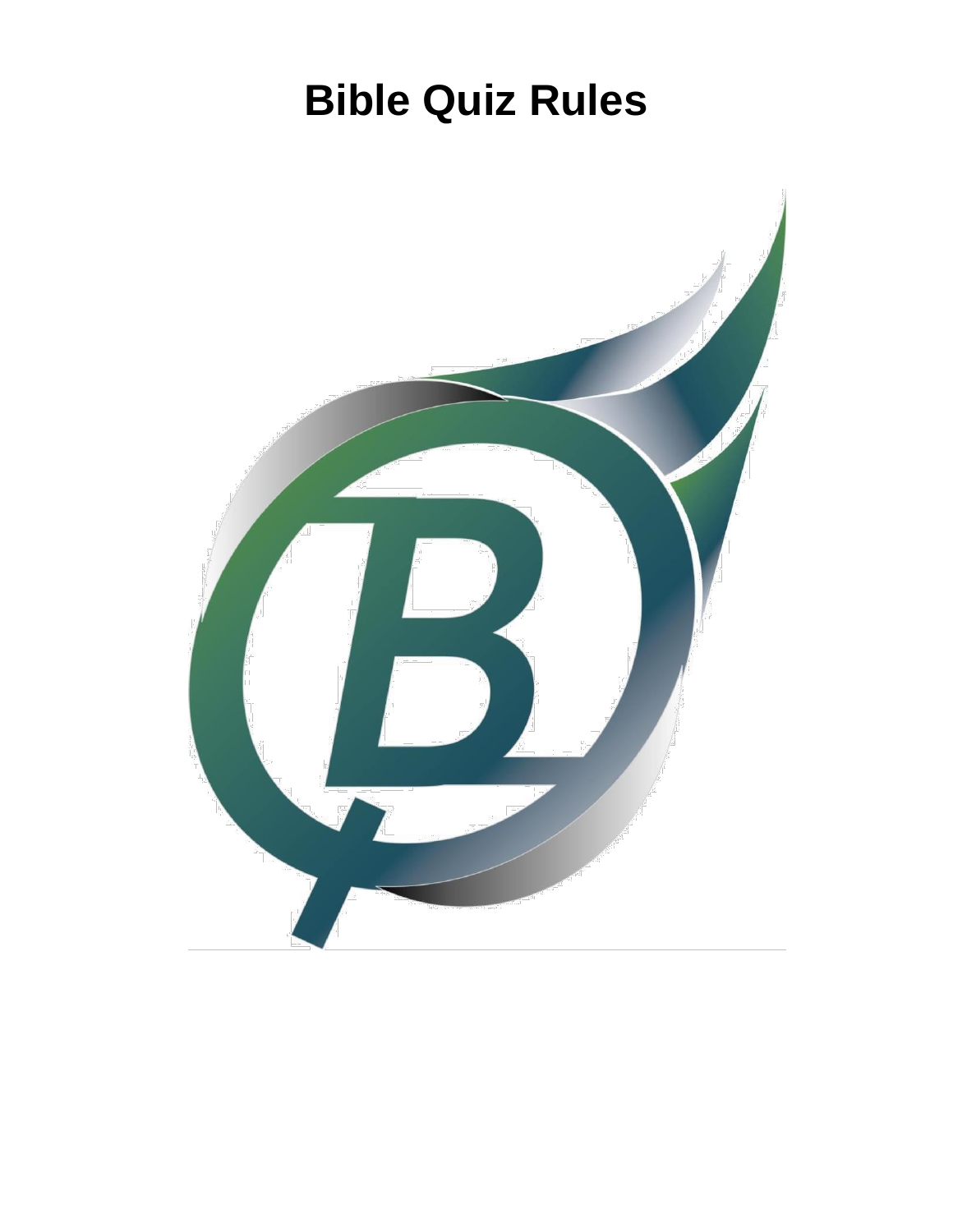# **Table of Contents**

## 

# 

#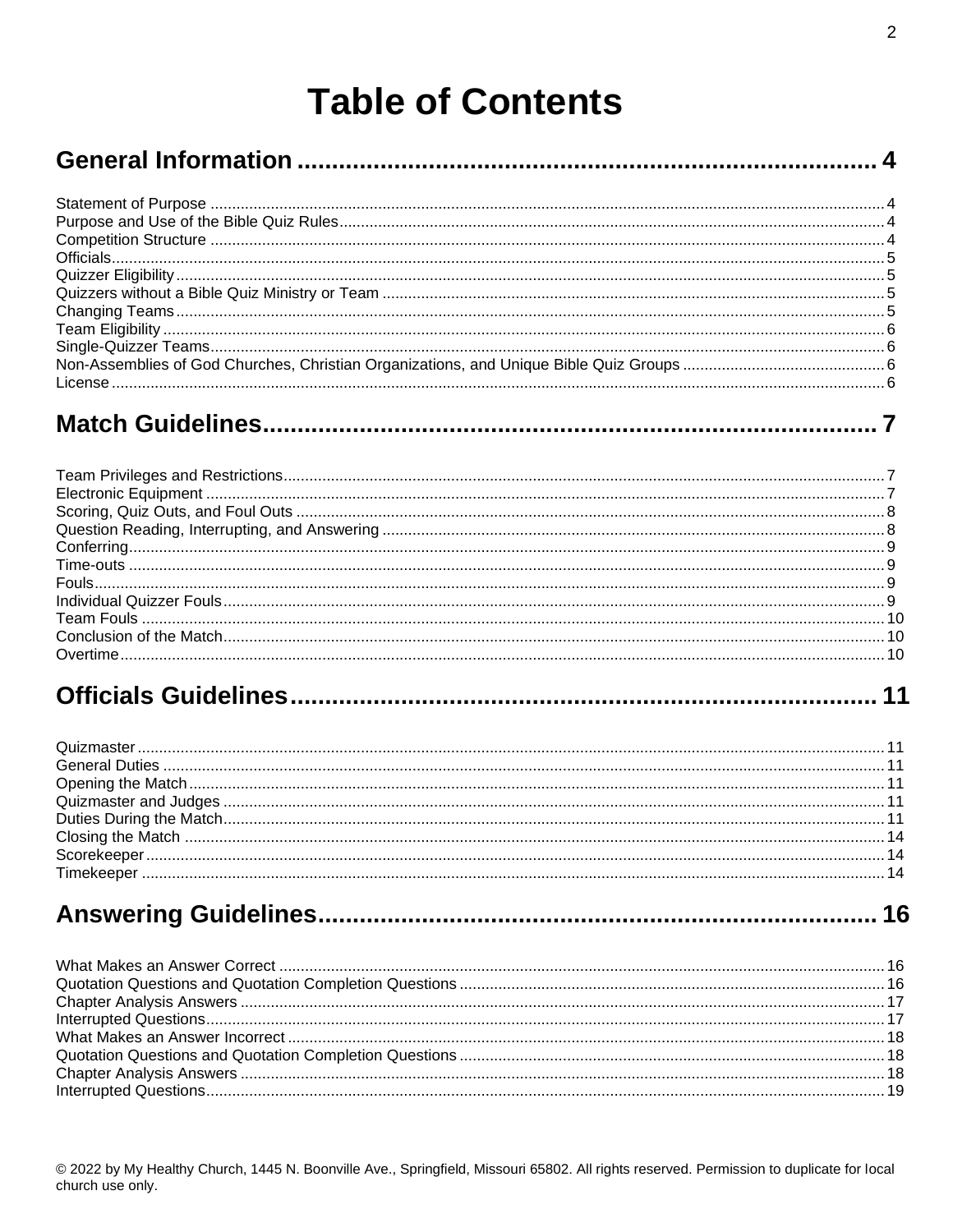|                                                                                                                                                                                                                                            | 20 |
|--------------------------------------------------------------------------------------------------------------------------------------------------------------------------------------------------------------------------------------------|----|
|                                                                                                                                                                                                                                            |    |
|                                                                                                                                                                                                                                            |    |
|                                                                                                                                                                                                                                            |    |
|                                                                                                                                                                                                                                            |    |
|                                                                                                                                                                                                                                            |    |
|                                                                                                                                                                                                                                            |    |
|                                                                                                                                                                                                                                            |    |
|                                                                                                                                                                                                                                            |    |
|                                                                                                                                                                                                                                            |    |
|                                                                                                                                                                                                                                            |    |
|                                                                                                                                                                                                                                            |    |
|                                                                                                                                                                                                                                            |    |
|                                                                                                                                                                                                                                            |    |
|                                                                                                                                                                                                                                            |    |
|                                                                                                                                                                                                                                            |    |
|                                                                                                                                                                                                                                            |    |
|                                                                                                                                                                                                                                            |    |
|                                                                                                                                                                                                                                            |    |
|                                                                                                                                                                                                                                            |    |
|                                                                                                                                                                                                                                            |    |
|                                                                                                                                                                                                                                            |    |
|                                                                                                                                                                                                                                            |    |
|                                                                                                                                                                                                                                            |    |
|                                                                                                                                                                                                                                            |    |
|                                                                                                                                                                                                                                            |    |
|                                                                                                                                                                                                                                            |    |
|                                                                                                                                                                                                                                            |    |
|                                                                                                                                                                                                                                            |    |
|                                                                                                                                                                                                                                            |    |
|                                                                                                                                                                                                                                            |    |
|                                                                                                                                                                                                                                            |    |
|                                                                                                                                                                                                                                            |    |
|                                                                                                                                                                                                                                            |    |
| <b><i>Property and the state of the state of the state of the state of the state of the state of the state of the state of the state of the state of the state of the state of the state of the state of the state of the state of</i></b> |    |

###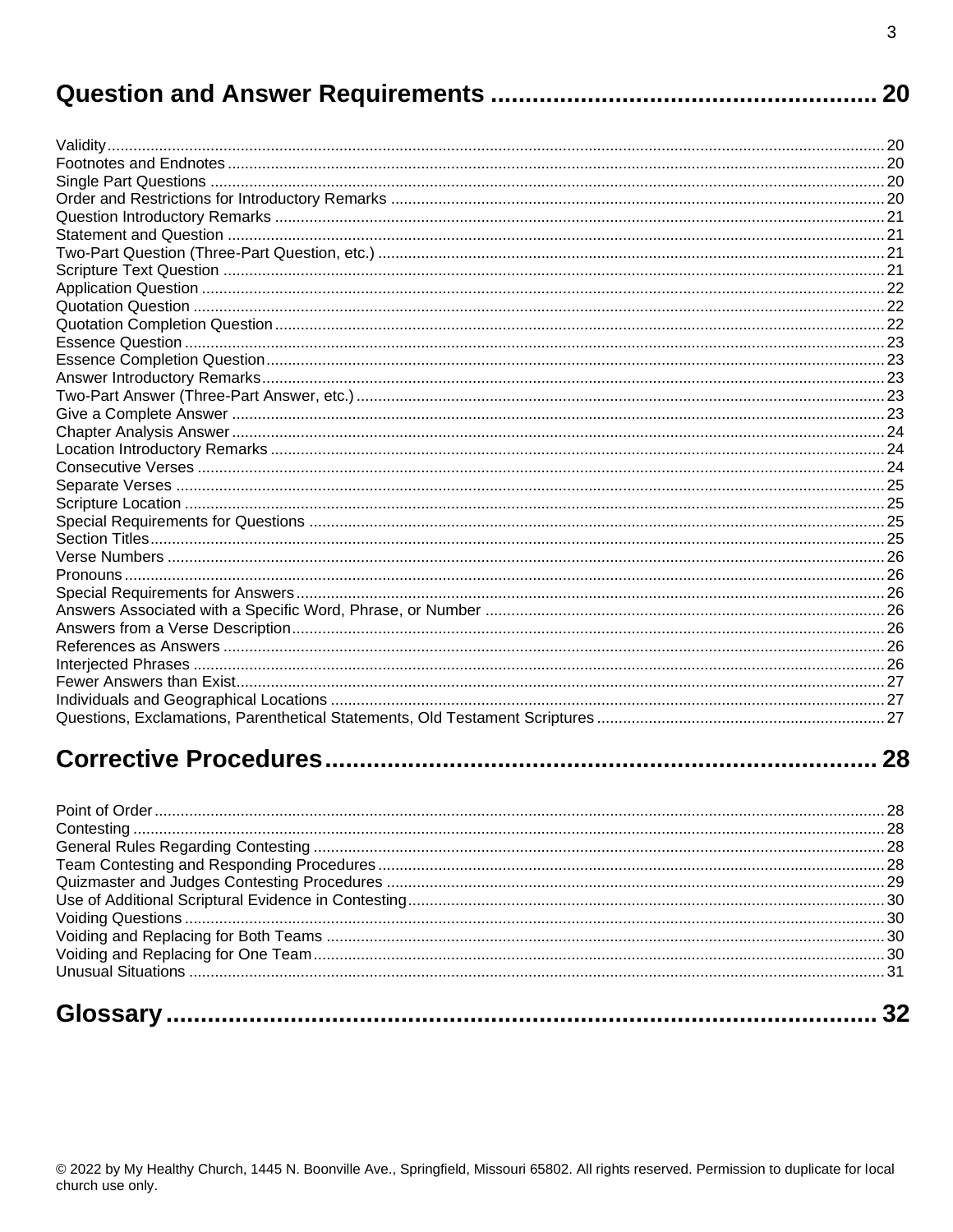# **General Information**

## <span id="page-3-1"></span><span id="page-3-0"></span>**Statement of Purpose**

The purpose of the Assemblies of God Bible Quiz ministry is to:

- 1. Encourage, by systematic memorization and study, an in-depth understanding of God's Word among young people, leading to daily application of the Word. "LEARN God's Word, LIVE out God's Word, and LEAD with God's Word."
- 2. Provide an opportunity for the discipleship of youth so that they will reflect the Spirit of Christ in attitude, word, and action. Cultivate, through competition, a proper attitude toward winning and losing. Provide opportunities to expand Christian friendships.

# <span id="page-3-2"></span>**Purpose and Use of the Bible Quiz Rules**

The information contained in this document serves as the official guide for all Bible Quiz participants. The Bible Quiz Rules are the final authority over all official Assemblies of God competitions. While this document attempts to offer rules, guidelines, and examples on a variety of Bible Quiz topics, it neither covers every situation nor answers every question. The following information is offered as assistance in using the Bible Quiz Rules:

- 1. Numbered rules are not a list of options to choose from unless the rule indicates this is the case.
- 2. Numbered or lettered rules are not a specified hierarchy (e.g., rule 1 is not more important than rule 5 and "a" is not more important than "b"). In some cases, there is a chronological order that must be followed to the conclusion of that rule or rules.
- 3. In many situations, a number of rules must be considered together in order to make a just ruling.
- 4. Any reference to a quizzer buzzing in, answering, being at the quiz table, etc., refers to an *active quizzer*.
- 5. Examples are not all-inclusive but give guidance regarding proper use of the rules.
- 6. Definitions in the glossary are fully enforceable rules that have been moved out of the main body of the text to enhance the overall flow of the document. Glossary words are italicized throughout the rules.

# <span id="page-3-3"></span>**Competition Structure**

- 1. Preliminary competitions for each quiz year are sponsored by each district through various league and district competitions. Assemblies of God Youth Ministries makes available to each district the league competition sets and the breakdown for Championship division, Contender division, and XP5 division quizzing. Contact the District Bible Quiz Coordinator (DBQC) for specific dates, times, and locations of competitions.
- 2. Official competition begins with the first match in which a team can be eliminated from further competition. Elimination for the quiz season is based on the following four levels of official competition (in ascending order): League Finals (most districts begin elimination at District Finals), District Finals, Regional Finals, and National Finals.
- 3. The number of teams advancing from League Finals to District Finals is determined by the DBQC.
- 4. If any team qualifying for competition at District Finals is unable to move on to compete at that level, then the next highest-placed team may compete in their place as determined by the DBQC.
- 5. The number of teams advancing from District Finals to Regional Finals is based on the number of teams participating in the first section/league/district-sponsored competition (including Championship division, Contender division, and XP5 division) and is as follows: districts with fewer than 15 official teams may send two teams to Regional Finals; districts with 15 to 30 official teams may send three teams to Regional Finals; districts with 31 to 50 official teams may send four teams to Regional Finals; districts with 51 or more official teams may send five teams to Regional Finals.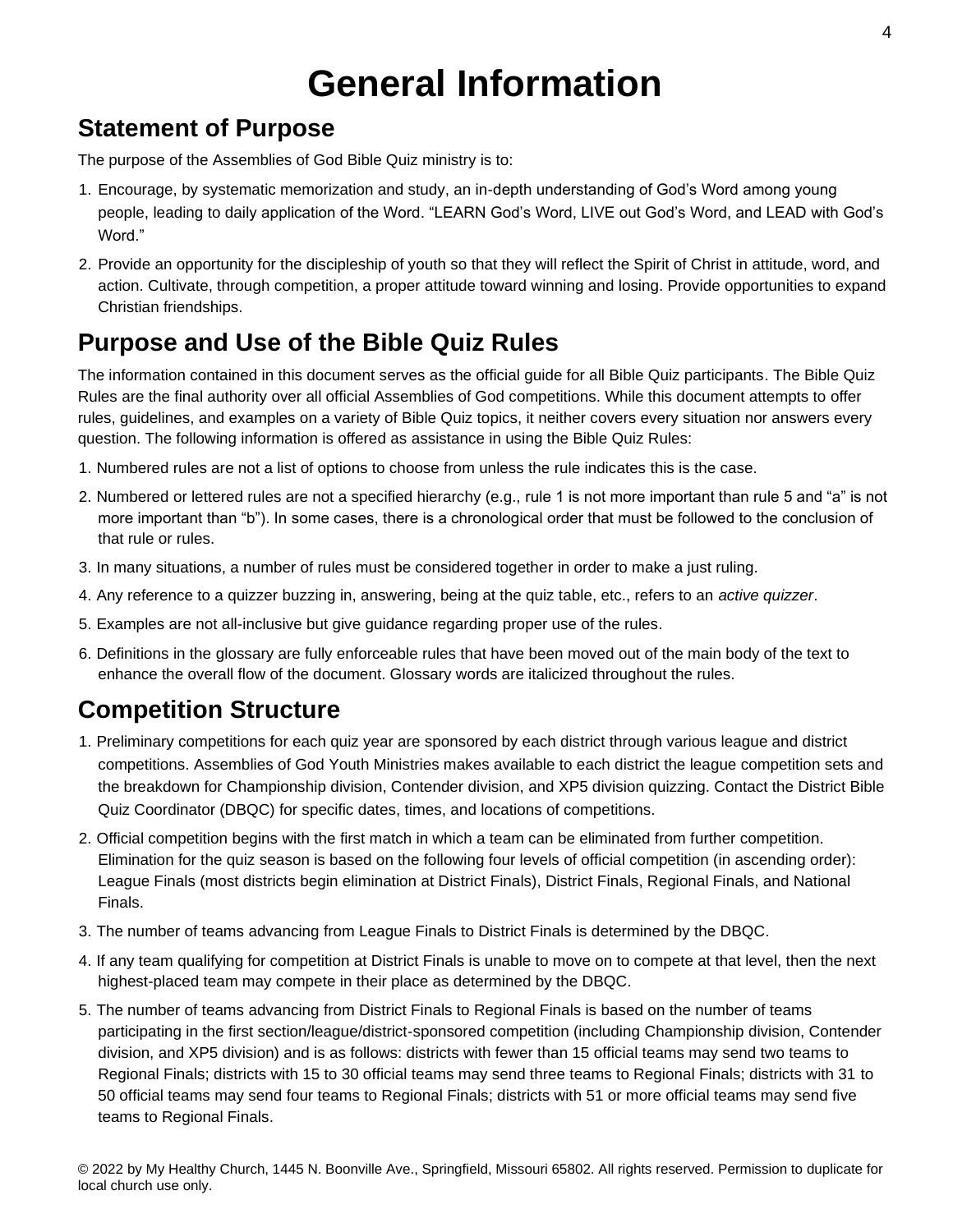- 6. If any team qualifying for competition at Regional Finals is unable to move on to compete at that level, or if the number of teams that a district can send to Regional Finals is less than what that district is allowed, the Regional Bible Quiz Coordinator (RBQC) may replace those teams/spots with wildcard teams from that region based on the formula in rule 8 below.
- 7. The 1st–4th place teams from a region will automatically qualify for National Finals. However, if any of the four automatically qualifying positions for a region cannot be filled using one of the 1st–5th place teams, then the unfilled positions will become additional wildcard spots to be determined by the National Steering Committee. It is still possible that teams from that region may be invited to participate at National Finals based on the formula in rule 8 below.
- 8. The ranking of potential Regional or National wildcard teams is based on a compilation of how each team ranks on four criteria: (1) Average score of all teams in their district/region; (2) Average score of the teams qualifying from their district/region; (3) Average score of the teams qualifying plus the next ranked team; (4) Average score of the specific team. Also, for Nationals Finals, wildcard teams may be chosen or not chosen based on special circumstances (e.g., the #1 quizzer from a team cannot attend Nationals or was absent at Regionals due to sickness, etc.).

Note: The word "qualifying" refers to all teams possibly going to Regional or National Finals, whether it is from an automatic bid or an invite. The purpose of wildcard teams is to fill spots from the districts or regions that lack a full complement of teams, with the intention to help these wildcard teams develop and grow through a higher-level quizzing experience. The exception is that no church (or associated church) may be awarded a wildcard if they already have two or more qualified teams.

## <span id="page-4-0"></span>**Officials**

The Officials for each match should include one Quizmaster (who also serves as a Judge), two Judges, one Scorekeeper (may be one of the Judges), and one Timekeeper (may be one of the Judges).

# <span id="page-4-1"></span>**Quizzer Eligibility**

All qualified participants must be enrolled in grade six through twelve and also be between the ages of 11–18 as of September 1st of the year the quiz season begins. Each participant must attend their local church. Participants may choose to quiz in the Championship division, Contender division, or XP5 division. The length of years that a quizzer is allowed to quiz depends on when they begin quizzing (e.g., a sixth grader who enters their first year of competition will be allowed to quiz for seven consecutive years. A ninth grader who enters their first year of competition will be allowed to quiz for four consecutive years).

### <span id="page-4-2"></span>**Quizzers without a Bible Quiz Ministry or Team**

Qualified participants affiliated with a church or other Christian organization that does not have a Bible Quiz ministry or cannot field a team at the proper level for the quizzer may quiz with the next closest Bible Quiz team in their district upon the approval of the DBQC. If there is not a church or other Christian organization available within a reasonable distance with a Bible Quiz ministry, quizzers may form a unique Bible Quiz group within their appropriate geographic area in their district upon approval of the DBQC, submitting to all rules and regulations of the district in which they are quizzing.

### <span id="page-4-3"></span>**Changing Teams**

Quizzers are allowed to change teams during the season only when a quizzer's entire family is changing their home church, other Christian organization, or unique Bible Quiz group. The following rules apply:

- 1. The change may not be made after official competition has started, which in most districts is District Finals competition. (You will need to contact your DBQC for details.)
- 2. A change of teams is allowed only once during a single quiz season.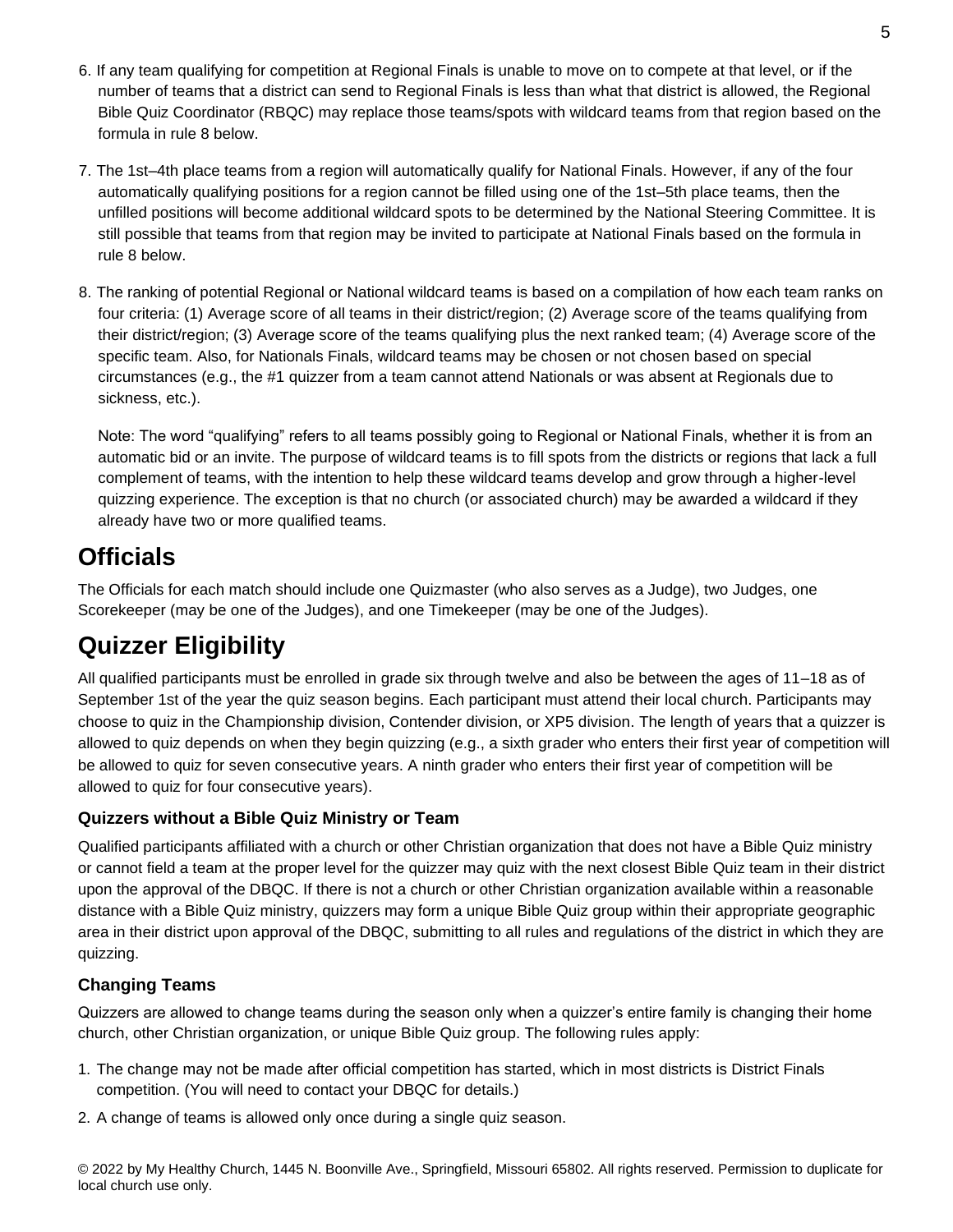# <span id="page-5-0"></span>**Team Eligibility**

- 1. Teams may compete in one of the following:
	- a. Championship division can quiz up to National Finals.
	- b. Contender division can quiz up to Regional Finals.
	- c. XP5 division can quiz at league meets.
- 2. Members of a team consist of: one head coach, a maximum of two assistant coaches, and one to six participants qualified to quiz (three or four is recommended).
- 3. A church, other Christian organization, or unique Bible Quiz group may have multiple teams in any of the various divisions of competition.
- 4. Prior to the first official competition, a roster with the following information must be submitted to the DBQC: the name of the church, other Christian organization, or unique Bible Quiz group and the city; the name and email address of the head coach; and the name, age, grade, and date of birth of each quizzer.
- 5. After official competition begins, no change may be made to the official roster except in the case of tragedy or emergency. In that event, the team must make an appeal to the National Bible Quiz Coordinator (NBQC). No quizzer may participate in more than one League Finals, District Finals, or Regional Finals competition in the same quiz season.

#### <span id="page-5-1"></span>**Single-Quizzer Teams**

A church, other Christian organization, or unique Bible Quiz group with one qualified quizzer who is competing as a single-quizzer team and is officially registered with their district will be counted toward the number of total teams in a district. A church, other Christian organization, or unique Bible Quiz group may not have more than one single-quizzer team. Single-quizzer teams may quiz at the league level and any unofficial meet, but they are not allowed to quiz at official competition.

#### <span id="page-5-2"></span>**Non-Assemblies of God Churches, Christian Organizations, and Unique Bible Quiz Groups**

Teams from non-Assemblies of God churches, other Christian organizations, or unique Bible Quiz groups may compete officially in all levels of official competition. All non-AG teams must agree to the Assemblies of God doctrinal statement.

### <span id="page-5-3"></span>**License**

All Bible Quiz participants, by their signature on the National Memorization, Master Memorization, or Discipleship Award forms, grant permission to the General Council of the Assemblies of God and to Assemblies of God Youth Ministries to publish the registrant's name without compensation to the one earning the award(s) for the purpose of promoting Bible Quiz and the Assemblies of God Youth Ministries.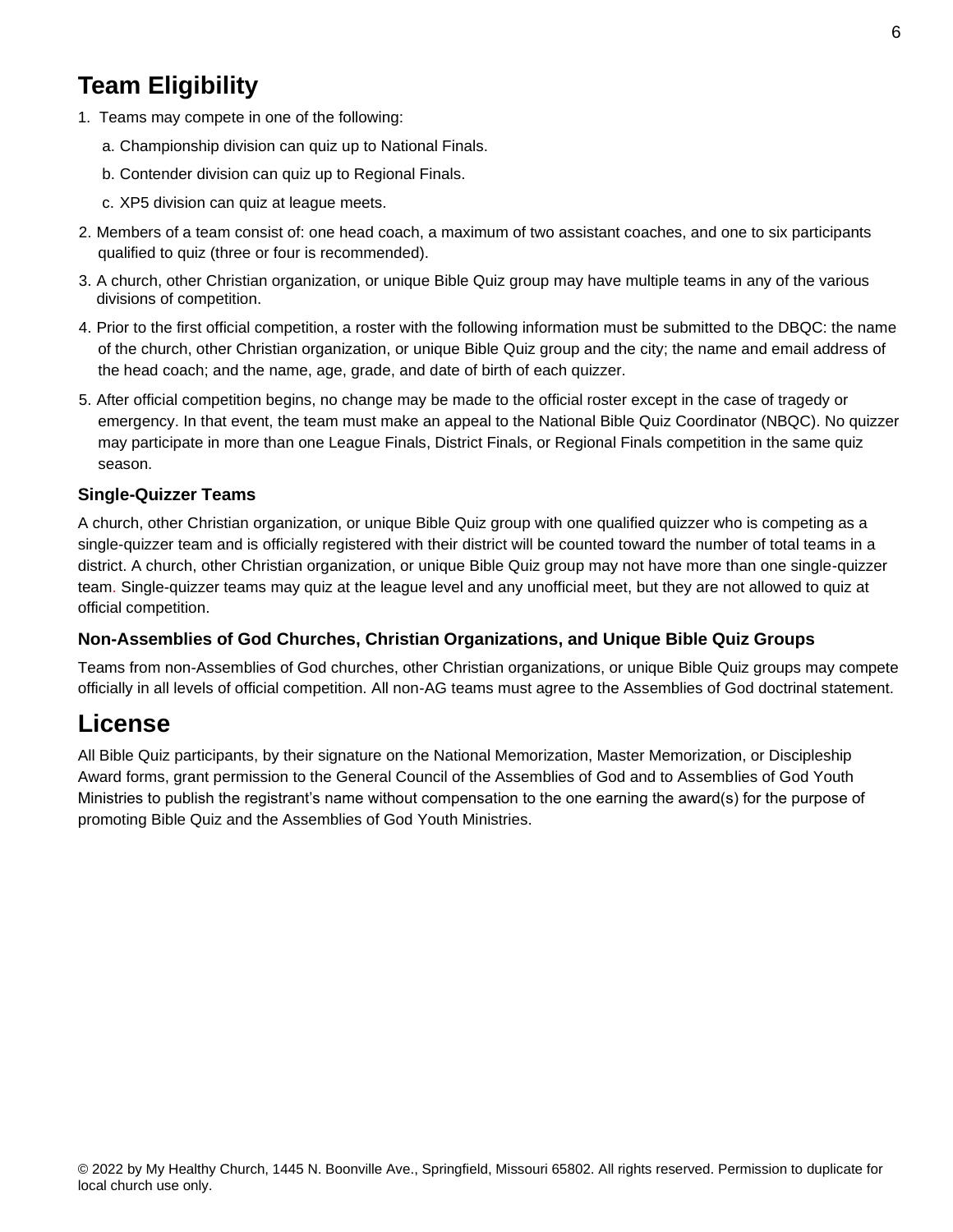# **Match Guidelines**

### <span id="page-6-1"></span><span id="page-6-0"></span>**Team Privileges and Restrictions**

- 1. Teams must comply with the schedule set by the coordinator or risk forfeiting the affected matches.
- 2. A designated head coach, assistant coach, or a captain must remain so for the entirety of a match.
- 3. At the beginning of each match, a quizzer is either *active* or *inactive*.
- 4. One to three *active eligible quizzers* may be at the quiz table to begin the match. Coaches and *inactive quizzers* should be seated behind *active quizzers*.
- 5. Both teams have the option to replace *active quizzers* during a time-out. The head coach should announce that a new *active quizzer* has entered the match when the time-out is completed.
- 6. If the captain *quizzes out* or *fouls out:*
	- a. They may be replaced by an *eligible quizzer* and remain at the table. (The Quizmaster decides where the captain will be seated at the table and will have their quiz pad removed or placed away from them.)
	- b. They are subject to the same privileges and restrictions as *active quizzers* while at the table.
	- c. The head coach may choose to have the captain seated behind the *active quizzers*. In this case, the captain becomes an *inactive quizzer* and will not have the same privileges and restrictions as *active quizzers*.
- 7. If a quizzer has *quizzed out* or *fouled out*, the head coach may immediately replace that quizzer with an *inactive eligible quizzer* without using a time-out.
- 8. *Communication* during a match is restricted as follows, and violation of these rules will result in a foul:
	- a. *Verbal communication* is only allowed per the rules for Conferring, Contesting, Responding, and time-outs.
	- b. All coaches and *inactive quizzers* may *non-verbally communicate* at any time among themselves, as long as they do not hinder the match.
	- c. No form of *communication* is allowed between *active quizzers* or between *active quizzers* and team members (except as permitted under rules for Conferring, Contesting, Responding, and time-outs).
	- d. *Communication* is not allowed between team members and audience members anytime during the match.
- 9. *Active quizzers* are only permitted closed *Scripture Portions* on the table and may open them only during Conferring, Contesting, Responding, and time-outs. Other hard copy material is permitted on the table or within the *Scripture Portion* only during Contesting, Responding, and time-outs.
- 10. Coaches and *inactive quizzers* are permitted full use of *Scripture Portions*, Bibles, and Bible Quiz related materials.

### <span id="page-6-2"></span>**Electronic Equipment**

- 1. Electronic quiz equipment must be used for all matches, and each *eligible quizzer* at the table will have a quiz pad. Quizzers must activate the pad (buzz in) with either their hand(s) or arm(s).
- 2. Audio and video equipment may be used to record a match but must first be approved by both the Quizmaster and the head coach of both teams. For district and regional matches, permission to use this equipment must also be obtained from the National Bible Quiz Coordinator.
- 3. Audio and video materials are not permitted to be viewed or listened to by the teams or the officials during the duration of the match.
- 4. Other electronic devices may be used to record the score and other Bible Quiz related data as long as they do not create a *hindrance* as determined by the Quizmaster.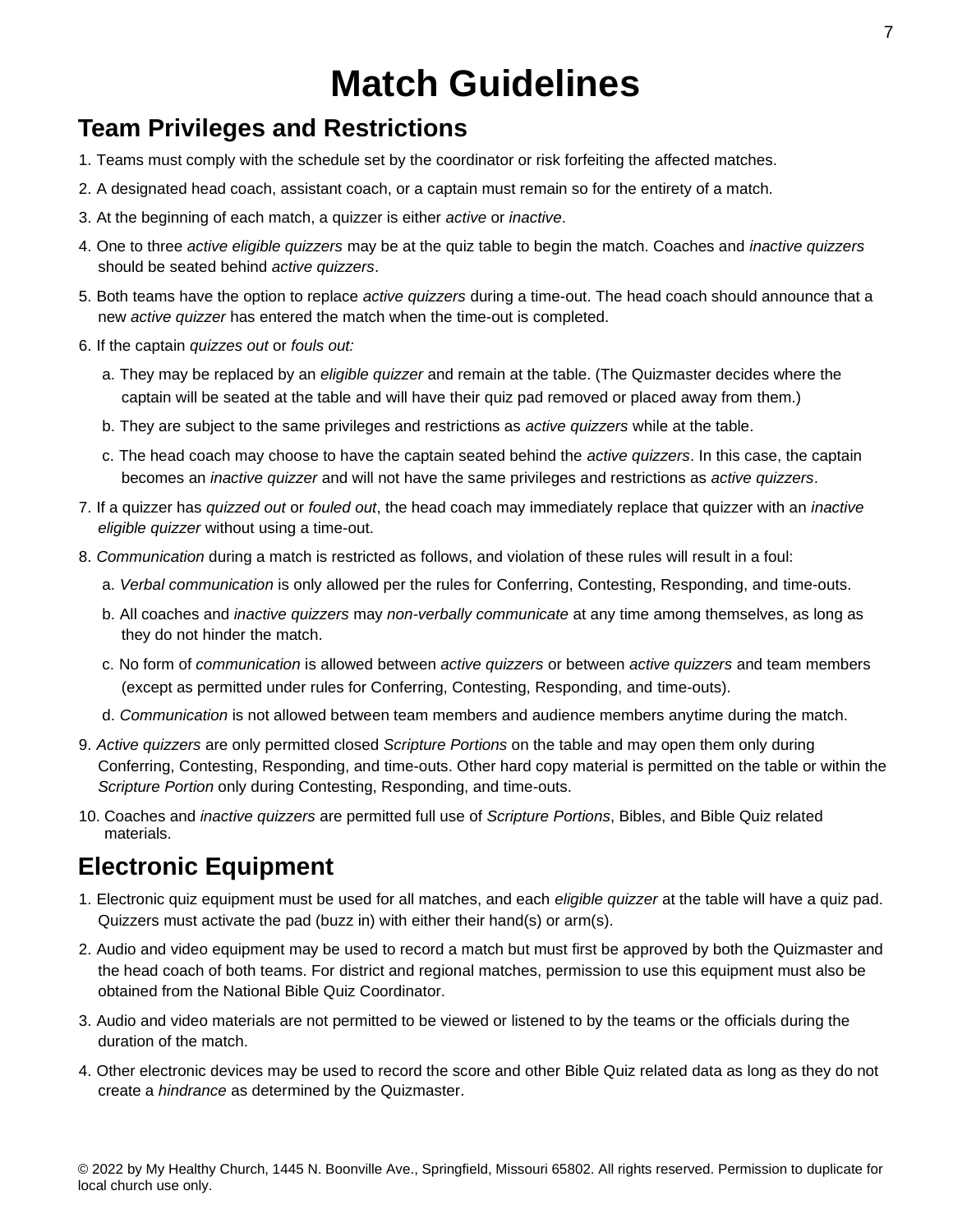# <span id="page-7-0"></span>**Scoring, Quiz Outs, and Foul Outs**

- 1. Each match consists of a set of twenty questions containing eight 10-point questions, nine 20-point questions, and three 30-point questions.
- 2. Each quizzer correctly answering a question is awarded the full point value. After answering five questions correctly, a quizzer has *quizzed out* forward and is awarded twenty bonus points.
- 3. Each quizzer incorrectly answering a question will lose half of the point value of the question. After answering three questions incorrectly, a quizzer has *quizzed out* backward.
- 4. An *active quizzer* receiving a foul loses five points. After receiving three fouls, a quizzer has *fouled out*.
- 5. A team loses five points for each foul caused by someone other than an *active quizzer*.

## <span id="page-7-1"></span>**Question Reading, Interrupting, and Answering**

- 1. Immediately after "Question" has been called and during the reading of the question, the hands of all *active quizzers* (and captains that have *quizzed out* or *fouled out*) must be above the table with palms down and in contact with the table, pad, or other hand.
- 2. A quizzer should not buzz in during the *opening remarks* of the question.
- 3. If the Quizmaster *misreads* the question, rule 6a and 6b from "Officials Guidelines" page 11 will be followed.
- 4. Quizzers have five seconds to buzz in after the Quizmaster finishes reading the question.
- 5. When a tie is indicated between quizzers on the same team, the head coach will choose which quizzer will answer.
- 6. A quizzer who buzzes in should not begin to answer before being *identified*. Correct or incorrect information given before being *identified* will be disregarded.
- 7. After the quizzer who buzzes in is *identified*, they have thirty seconds to complete the question if interrupted and give the answer.
- 8. A question is interrupted when:
	- a. The quizzer buzzes in before the first sound of the last word of the question (except for Quotation Completion Questions or Essence Completion Questions).
	- b. The quizzer buzzes in before the first sound of the Scripture in a Quotation Completion Question or Essence Completion Question.
- 9. If a question is interrupted, the Quizmaster will immediately stop reading and call "Interruption."
- 10. If a quizzer buzzes in on or after the first sound of the last word of the question, including the last word of the Scripture in a Scripture Text Question, Quotation Completion Question, or Essence Completion Question, the Quizmaster will finish that word.
- 11. If a quizzer buzzes in on or after the first sound of the Scripture in a Quotation Completion Question or Essence Completion Question, but before the last word of the Scripture, the Quizmaster will immediately stop reading ("Interruption" will not be called.)
- 12. If the Quizmaster or a Judge fails to call "Interruption" before the quizzer who buzzed in is *identified* and begins answering, then the quizzer does not have to complete the question.
	- a. If the answer is ruled incorrect, either team may call "*Point of Order*" before the reading of the next question to determine if the question was interrupted.
	- b. The Quizmaster and Judges will consult, and if they agree, the question will be reread to the opposing team.
- 13. An interrupted question that has been initially ruled incorrect will be reread to the opposing team unless the question was being read to only one team. This will occur before any Confer, Contest, or time-out is granted.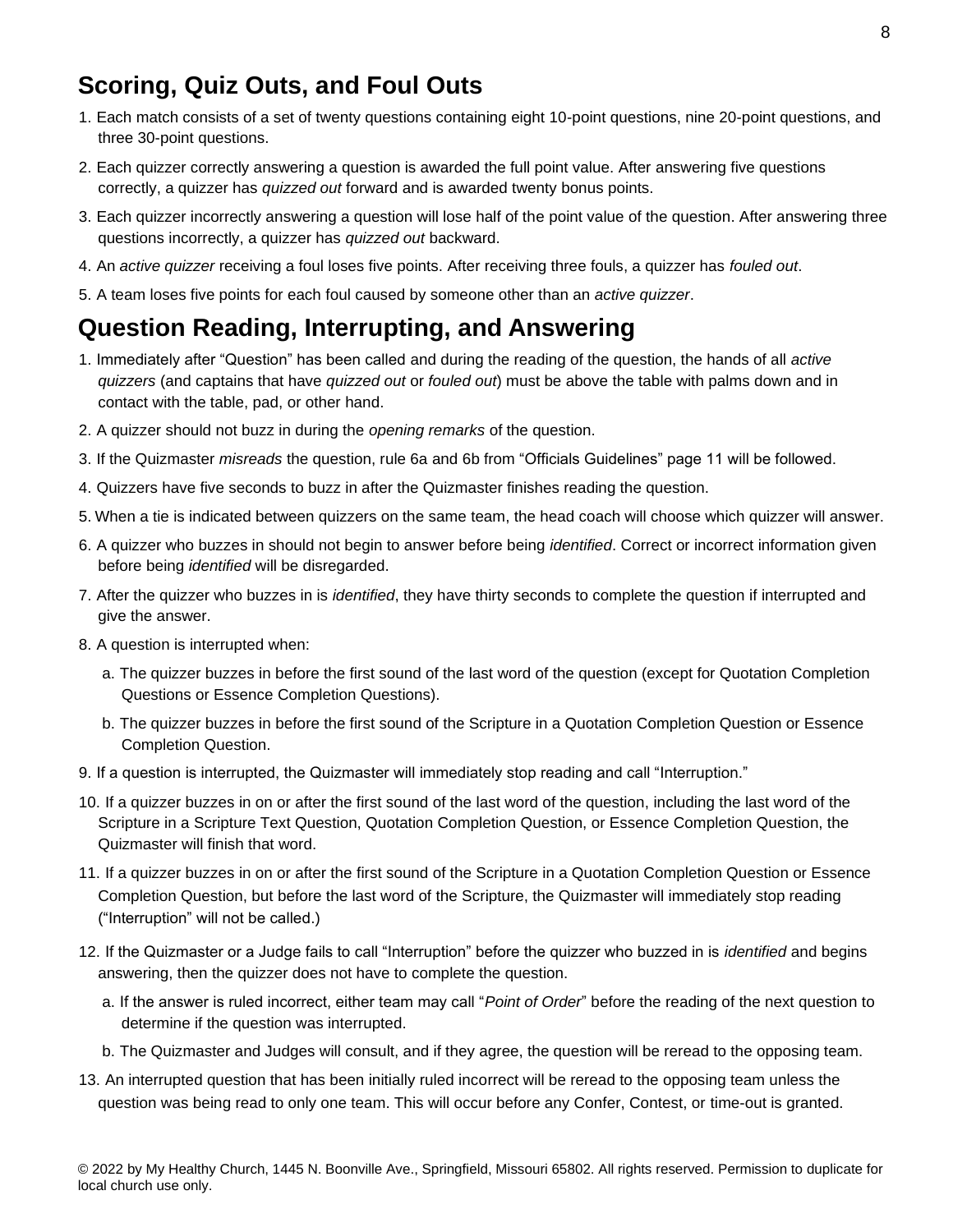- 14. If the Quizmaster fails to reread an interrupted question (e.g., question 5) and proceeds to the next question (e.g., question 6), either team may call a "*Point of Order*" between the conclusion of that question (e.g., question 6) and answer and the calling of the next question (e.g., question 7). The question must then be reread.
- 15. When an interrupted question has been initially ruled correct and is later ruled incorrect due to a Contest, the following rules apply:
	- a. The Quizmaster will read the entire question for both teams to listen to only. Then,
	- b. The team ruled incorrect has the right to Confer and may Contest before a substitute question is read to the opposing team. Either team may Contest validity. Then,
	- c. If following all Contesting there is no change concerning the validity of the question or the correctness of the answer, the Quizmaster will read a substitute question to the opposing team.

# <span id="page-8-0"></span>**Conferring**

Only the quizzer whose answer is ruled incorrect may request permission to Confer for thirty seconds with their team members who are at the table and the *Scripture Portion* following any necessary rereading of the question. If two quizzers from opposing teams are both ruled incorrect, both may receive permission to Confer at the same time.

## <span id="page-8-1"></span>**Time-outs**

- 1. A thirty-second time-out may be requested by any team member between the conclusion of a question and before the next question is called. It will not be granted until all Conferring and Contesting has been completed.
- 2. Each team will only be granted three team time-outs.
- 3. All members of both teams are allowed to *verbally communicate* during a time-out.
- 4. If a tie exists at the end of a match, the Quizmaster will reopen the match and declare a one-minute time-out for both teams. Remaining team time-outs may not be used in overtime.

### <span id="page-8-2"></span>**Fouls**

Each foul is a loss of five points. There is no limit to the number of fouls a quizzer or team can receive. Assessed fouls remain even if the question on which it occurred is later voided or ruled invalid. (The exception is a foul assessed during the rereading of an interrupted question originally ruled incorrect on which the Quizmaster and Judges later reverse their decision.)

### <span id="page-8-3"></span>**Individual Quizzer Fouls**

- 1. An *active quizzer* (or captain that has *quizzed out* or *fouled out*) does not have their hands above the table, with palms down and in contact with the table, pad, or other hand immediately after "Question" is called and during the reading of the question.
- 2. A quizzer buzzes in during the *opening remarks* of the question.
- 3. A quizzer begins to answer before being *identified*.
- 4. A quizzer begins to answer when another quizzer was *identified*. (For the exception, see rule 11c from the "Officials Guidelines," page 12.)
- 5. An *active quizzer* gives *help* to a member of their team who has buzzed in.
- 6. An *active quizzer* improperly *communicates*. If two or more quizzers are *communicating*, each will be assessed a foul.
- 7. An *active quizzer* has an open *Scripture Portion* (except during Conferring, Contesting, Responding, or time-outs), and/or other hard copy material at the table or within the *Scripture Portion* (except during Contesting, Responding, or time-outs).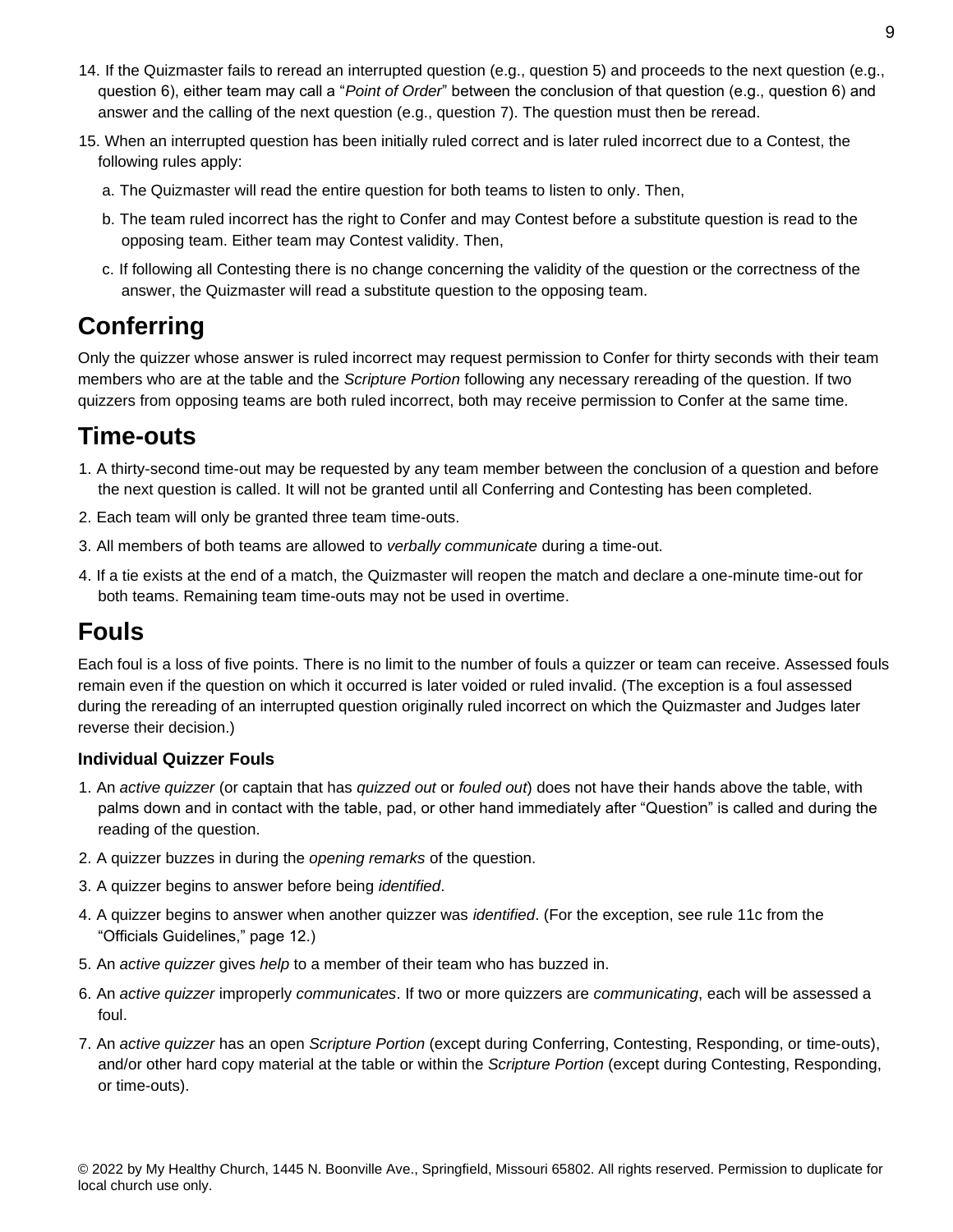- 8. The Quizmaster and Judges determine by a majority vote that flagrant hand or body movement by an *active quizzer* was an attempt to distract the opposing team, draw the opposing team into reacting, or signal their teammates.
- 9. The Quizmaster and Judges determine by a majority vote that an un-Christlike or unsportsmanlike attitude was expressed by an *active quizzer*.

### <span id="page-9-0"></span>**Team Fouls**

- 1. A team requests a fourth team time-out.
- 2. A head coach, assistant coach, or *inactive quizzer* initiates a Contest (except in XP5 and Contender divisions, they may initiate a Contest without receiving a foul).
- 3. A team initiates a third or additional unsuccessful Contest.
- 4. A coach or *inactive quizzer* improperly *communicates*.
- 5. The presenter of the Contest or Response does not stop at the calling of "time."
- 6. A coach or *inactive quizzer* gives *help* to an *active quizzer* on their team.
- 7. A team Contests with the intent of solely using it as a time-out.
- 8. The Quizmaster and Judges determine by a majority vote that an un-Christlike or unsportsmanlike attitude was expressed by a coach or *inactive quizzer*.

### <span id="page-9-1"></span>**Conclusion of the Match**

- 1. When the match has been "officially closed," both teams may *communicate* quietly until the score is read or until the match is reopened in the event of a tie.
- 2. Contesting is not allowed on any issue after the match has been declared closed.
- 3. During the official score announcement, teams should check for errors and notify the Quizmaster if any are found. If a head coach fails to challenge the score during this time, they cannot do so later.

### <span id="page-9-2"></span>**Overtime**

- 1. In the event of a tie after the twentieth question, the match will go into sudden death overtime. The Quizmaster will announce that the match is "officially reopened" and then declare a one-minute time-out.
- 2. Following the time-out, as many ten-point substitute questions will be read as needed in order to break the tie.
- 3. The overtime question(s) will be taken from the unused ten-point substitute questions from the current or previous question sets.
- 4. An interrupted overtime question answered incorrectly must be reread to the opposing team.
- 5. Once overtime has been declared, any foul occurring before or during the reading of any overtime question is considered part of the overtime question and the overtime question is still read.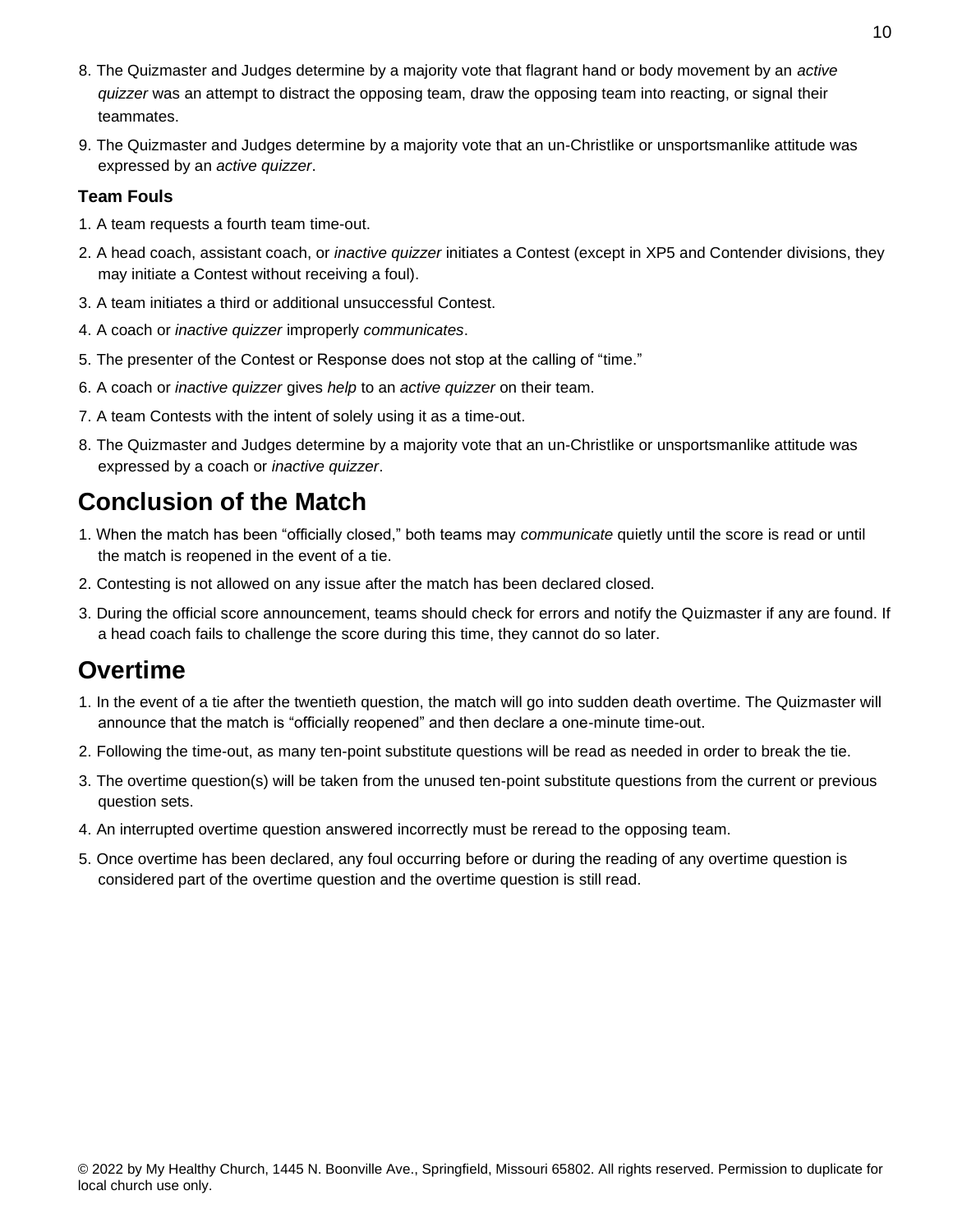# **Officials Guidelines**

# <span id="page-10-1"></span><span id="page-10-0"></span>**Quizmaster**

### <span id="page-10-2"></span>**General Duties**

- 1. Supervise the quiz room, read the questions, serve as a Judge, and grant a Confer, Contest, or time-out.
- 2. Review the questions if time permits before each match. If an error is found on the question set, the following rules apply:
	- a. If an *Introductory Remark* is inaccurate or if a spelling or reference error is found, correct it.
	- b. If the question itself needs to be rewritten or reworded, or if there is a point value error, a substitute question of equal/correct value must be used.
- 3. Appoint either an official or themself to *identify* the quizzer who buzzes in.
- 4. Call an official time-out to handle special situations which are not generally part of the match (e.g., official score error, illness, etc.), and determine if teams will be allowed to *communicate verbally*.

### <span id="page-10-3"></span>**Opening the Match**

- 1. Confirm that the correct teams are present; have the quizzers test their quiz pads and introduce themselves; identify the coaches, the captain, and *inactive quizzers* on each team.
- 2. Request that all cell phones and electronic devices (with sound) be silenced.
- 3. Introduce the officials, have prayer, and then call the match "officially open."

## <span id="page-10-4"></span>**Quizmaster and Judges**

The Quizmaster and Judges should have their own *Scripture Portion* and Bible Quiz Rules and be familiar with them. It is recommended that they should also read through all of the Bible Quiz Rules regularly.

### <span id="page-10-5"></span>**Duties During the Match**

- 1. The Quizmaster will begin each question by announcing "Question" (not written on the page), "Question number \_\_\_ for \_\_\_ points."
- 2. The Quizmaster will read each question in its entirety unless it is interrupted (including reread, substitute, and overtime questions).
- 3. The Quizmaster should read loudly, clearly, and without pausing for punctuation (being consistent in their reading style).
- 4. If a quizzer buzzes in during the *opening remarks* of the question:
	- a. A foul will be assessed at that time.
	- b. The question will be reread for the same team(s), and interruption of the question is permitted.
- 5. The Judges will listen carefully to the reading of the question and should immediately call *"misread"* if the Quizmaster *misreads* the question.
- 6. If the Quizmaster *misreads* a question but catches their mistake and stops, or if a Judge calls "*misread*," the Quizmaster and Judges will consult to determine if the *key words* of the question have been read.
	- a. If the *key words* have not been read, the question will be reread and the question may be interrupted.
	- b. If the *key words* have been read, the question will be voided and a substitute question will be read (except if the question was being read to only one team, it will not be voided, but will be reread again).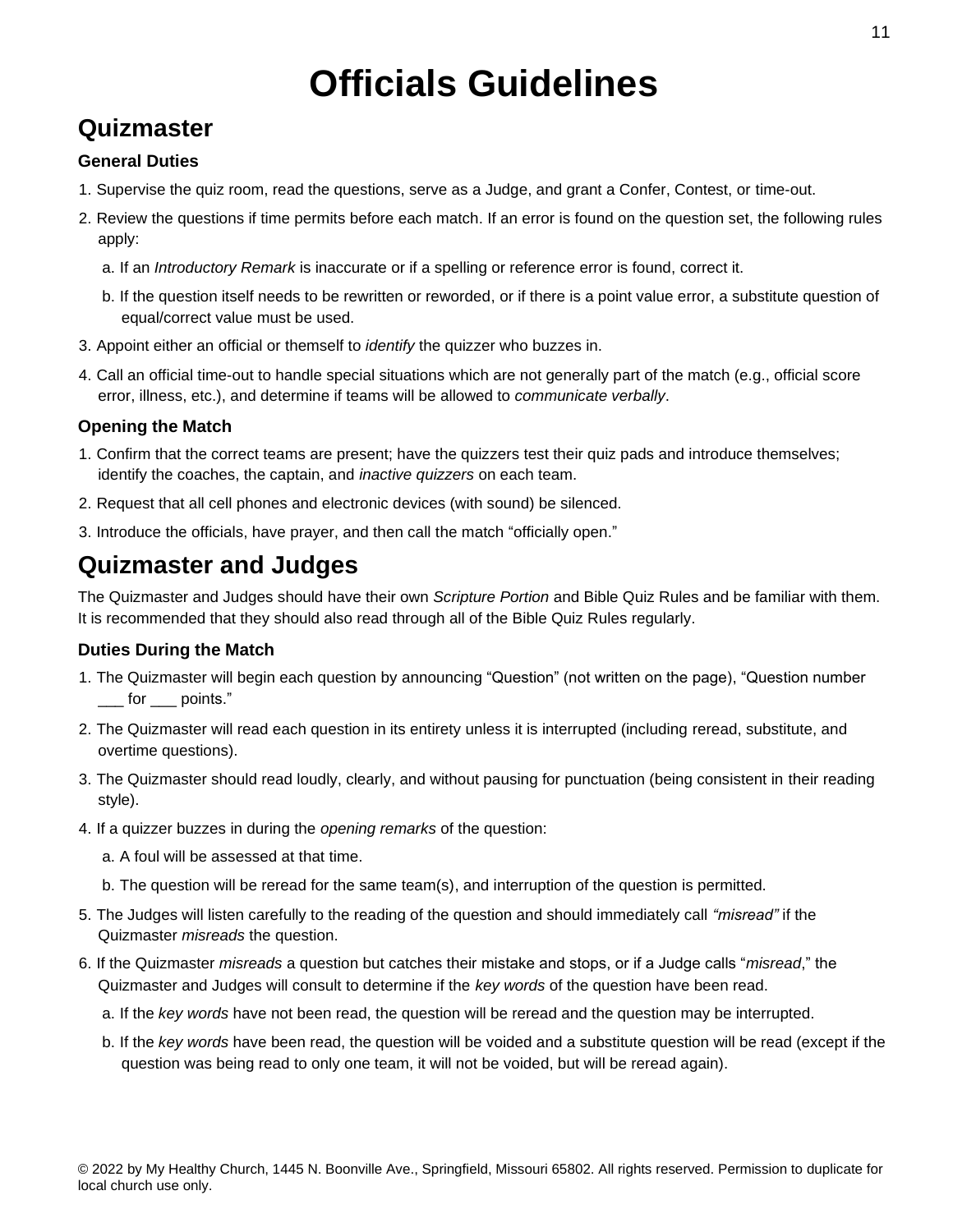- 7. The Quizmaster will proceed to the next question if a quizzer does not buzz in within five seconds after reading the last word of the question.
- 8. The Quizmaster will follow the procedures below for all questions (except Quotation Completion Questions or Essence Completion Questions):
	- a. If a quizzer buzzes in before the first sound of the last word of the question, the Quizmaster will immediately stop reading, even in the middle of the word, and call "Interruption."
	- b. If a quizzer buzzes in on or after the first sound of the last word of the question, the Quizmaster will finish that word. (Hyphenated words are considered one word, including numbers pronounced as a hyphenated word, such as 27 [twenty-seven].)

Note: Because Quizmasters instinctively stop when a quizzer buzzes in, it is permissible, on the last word of the question only, for the Quizmaster to repeat the last word if they have stopped or attempted to stop before finishing that word.

- 9. The Quizmaster will follow the procedures below for Quotation Completion Questions or Essence Completion Questions:
	- a. If a quizzer buzzes in before the first sound of the Scripture, the Quizmaster will immediately stop reading, even in the middle of the word, and call "Interruption."
	- b. If a quizzer buzzes in on or after the first sound of the Scripture but before the first sound of the last word of the Scripture, the Quizmaster will immediately stop reading, even in the middle of the word. ("Interruption" will not be called).
	- c. If a quizzer buzzes in on or after the first sound of the last word of the Scripture, the Quizmaster will finish that word (including hyphenated words; see rule on page 12, 8b).
- 10. If a quizzer who buzzes in begins to respond prior to any *identification* being made:
	- a. The quizzer should immediately be stopped by the Quizmaster or a Judge.
	- b. Correct or incorrect information given before the quizzer is *identified* must be disregarded.
	- c. The quizzer will be properly *identified* and then the time reset for thirty seconds.
	- d. A foul should be assessed after the answer is ruled correct or incorrect.
- 11. If an official *identifies* a quizzer who did not buzz in:
	- a. The Quizmaster or a Judge should immediately *identify* the quizzer who did buzz in and then reset the time.
	- b. No foul will be assessed to the incorrectly *identified* quizzer if they begin to answer; however, the question will then have to be voided. The substitute question will be read to the team who buzzed in.
	- c. No foul will be assessed to the quizzer who originally buzzed in if they begin to answer before being correctly *identified.* Rules 10a, b, c, d on page 12 will not be applied.
- 12. If a quizzer who did not buzz in and was not *identified* begins to respond:
	- a. The quizzer should immediately be stopped by the Quizmaster or a Judge. A foul will be assessed at that time; and
		- i. If the quizzer was on the same team as the quizzer who buzzed in, the answer will be counted as incorrect for the quizzer who committed the foul (with no Confer allowed). Then continue with rule 12b below.
		- ii. If the quizzer was on the opposing team, continue with rule 12b below.
	- b. The question, whether interrupted or not, will then be reread to the team which did not commit the foul, unless it was being read to only one team.
- 13. If a quizzer who buzzes in receives *help* from a member on their team:

local church use only.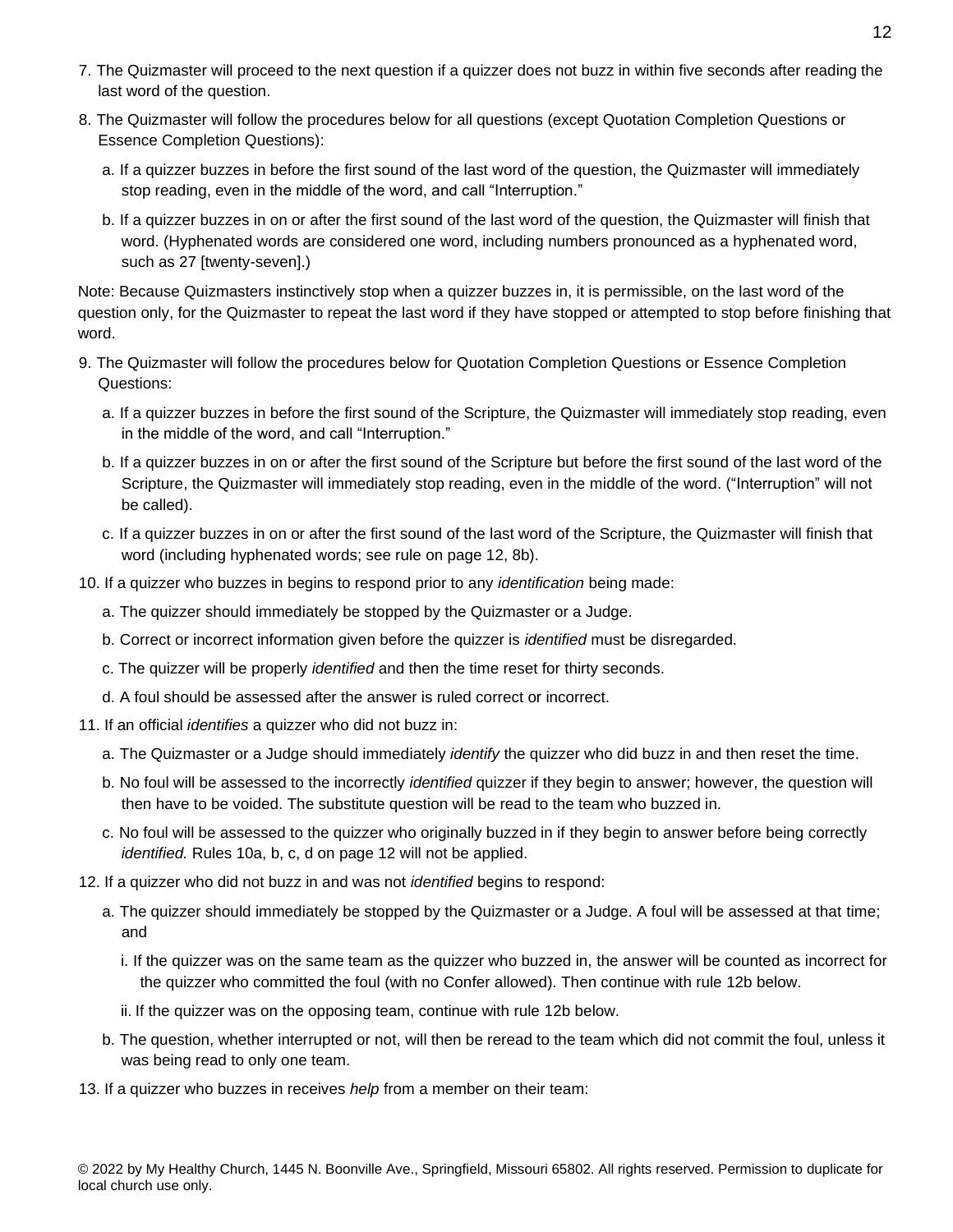- a. The answer will be counted as incorrect for the quizzer who buzzed in.
- b. At that time, a team or quizzer foul will be assessed to the team member who committed the foul.
- c. The question, whether interrupted or not, will then be reread to the opposing team, unless it was being read to only one team.
- 14. If the Quizmaster fails to call "Interruption," a Judge should do so before the quizzer who buzzed in has been *identified*.
- 15. The Quizmaster and Judges will listen to the question completion (if interrupted) and answer, noting differences from the official question, and base their decision on the rules and on the requirements of the question and/or answer. They should use the question writer's notes and underlining of answers only as supplemental information to help determine the correctness of the answer.
- 16. The Quizmaster and Judges may check a *Scripture Portion* prior to calling an answer correct or incorrect only if there is a need to verify one of the following:
	- a. The answer on the official question (e.g., possible typographical errors, etc.).
	- b. Where the *three-verse context* begins and ends.
	- c. Where a verse begins and ends.
	- d. The phrasing used by the quizzer in the completion of an interrupted question.

Note: The Quizmaster and Judges must not check an alternate answer until presented in a Contest.

- 17. Unless the Quizmaster is 100% certain that the completion of a question and/or answer is correct or incorrect, it should never be called "correct" or "incorrect" before the calling of "time."
- 18. If a Judge believes a Quizmaster erred in a decision, the Judge should quietly ask the Quizmaster for a Judges' ruling. The normal voting procedure will then take place. (See rule 19 below.)
- 19. If the Quizmaster requests that the Judges assist with a ruling or a Judge has asked for a Judges' ruling, they will immediately vote independently without discussion.
	- a. This vote is based on:
		- i. The completion of the question (if interrupted);
		- ii. The answer given by the quizzer;
		- iii. The answer on the official question; and
		- iv. The rules and on the requirements of the question and/or answer.
	- b. Using a coin, they will select heads for correct and tails for incorrect, revealing their decision at the same time. The majority vote will stand as the ruling, and the Quizmaster will announce the result.
	- c. When only a Quizmaster and one Judge are present in a room and there is a split vote, the Quizmaster and Judge may discuss their vote and then vote again. The final decision is made by the Quizmaster (the Quizmaster can use their own vote or the vote of the Judge).
- 20. The Quizmaster will reread to the opposing team an interrupted question that has been ruled incorrect, unless the question was being read to only one team.
- 21. The Quizmaster will pause between questions to give teams the opportunity to request a Confer, Contest, or timeout. Before granting a time-out, the Quizmaster should ask both teams if they would like to Contest.
- 22. Following a Confer by quizzers from opposing teams, the Quizmaster should:
	- a. Ask the team who responded to the question first if they would like to Contest.
	- b. Following that Contest or decline to Contest, ask the opposing team if they would like to Contest.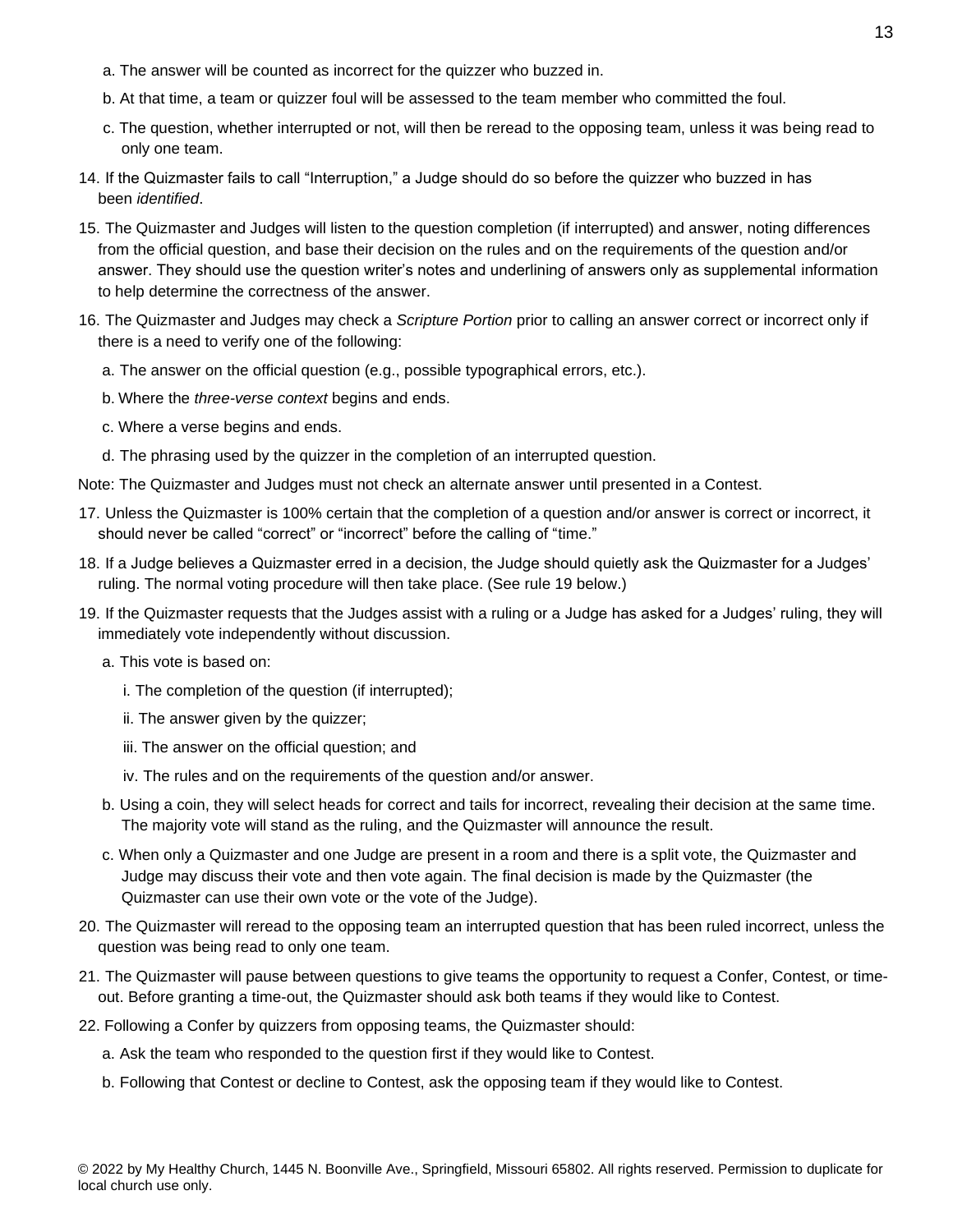- 23. Fouls should be called by the Quizmaster or Judges as close as possible to the infraction of the rule, but in such a way as to not hinder the proper flow of the match. They must not assess a foul while the quizzer is answering a question or when a team is preparing or presenting a Contest or Response. A foul should be assessed at the conclusion of either situation.
- 24. The Quizmaster and Judges will not keep a running score unless a Scorekeeper is unavailable. They should not look at the official score during the match if a Scorekeeper is available.

#### <span id="page-13-0"></span>**Closing the Match**

At the conclusion of the match the Quizmaster will:

- 1. Ask both teams if they would like to Contest, and if they decline, then declare the match "officially closed." The Quizmaster should reopen the match only if it is tied.
- 2. Announce the following items from the official score in a similar fashion as below correcting all scoring discrepancies (this must be done before either team leaves the room).
	- a. "The individual second high scorer with points is (quizzer's name)."
	- b. "The individual high scorer with points is (quizzer's name)."
	- c. All other individual points should then be announced.
	- d. "The final score is (first place team) with \_\_\_ points and (second place team) with \_\_\_ points."

### <span id="page-13-1"></span>**Scorekeeper**

1. Record the running individual and team score, which includes:

- a. Adding the full point value of the question for each correct answer.
- b. Deducting half the point value of the question for each incorrect answer.
- c. Adding twenty bonus points for each quizzer who answers five questions correctly.
- d. Deducting five points for each team or quizzer foul. Fouls should be denoted by placing an "F" in the appropriate scoring block.
- 2. Circle the question number of each interrupted question.
- 3. Record the time-outs and notify the Quizmaster if a team requests a fourth or additional team time-out.
- 4. Record the Contests and notify the Quizmaster if a team has accumulated a third or additional unsuccessful Contest (which is denoted by drawing a slash through the "Contest" mark).
- 5. Notify the Quizmaster if any quizzer has answered five questions correctly, answered three questions incorrectly, or received three fouls.
- 6. At the conclusion of the match, give the score to the Quizmaster.
- 7. Disclose the official score during the match only when requested to do so by the Quizmaster.

### <span id="page-13-2"></span>**Timekeeper**

- 1. Give the quizzers five seconds to buzz in after the Quizmaster finishes reading the question.
- 2. Give the quizzer who buzzes in thirty seconds to answer after:
	- a. The quizzer has been *identified* by an official (not when the quizzer buzzes in).
	- b. The head coach has designated which quizzer will answer in the case of a tie between two quizzers on the same team.
- 3. Give a quizzer thirty seconds to Confer. Time begins after the Quizmaster grants the Confer.
- 4. Give a team initiating a Contest three minutes to prepare and present their Contest. Time begins after the Quizmaster grants the Contest.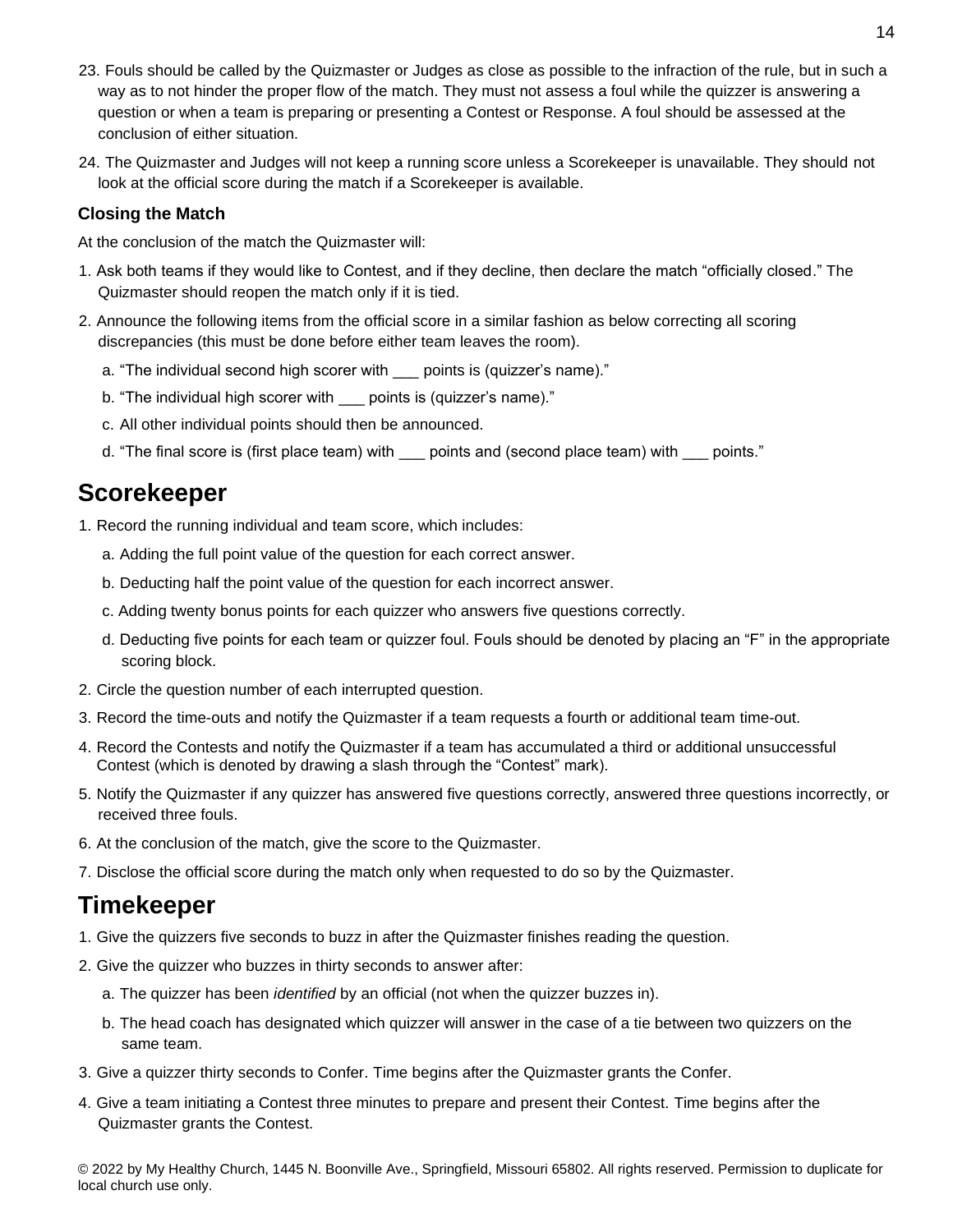- 5. Upon completion of the initial Contest, give the opposing team one minute for their Response. Time begins after the Quizmaster recognizes the Responding team.
- 6. Give thirty seconds for a time-out. Time begins after the Quizmaster grants the time-out.
- 7. Give a one-minute time-out after it is declared by the Quizmaster at the beginning of overtime.
- 8. If the quiz equipment is not being used to keep time, call "time" loudly when time is up.
- 9. The Timekeeper's actions involving the starting and calling of "time" are matters of judgment and cannot be Contested.
- 10. It is acceptable for the official time to be kept by a countdown timer built into the quiz equipment or by a standalone countdown timer. The sound made by the equipment may be used to replace the calling of "time" by the Timekeeper. In such cases, an official Timekeeper is not required.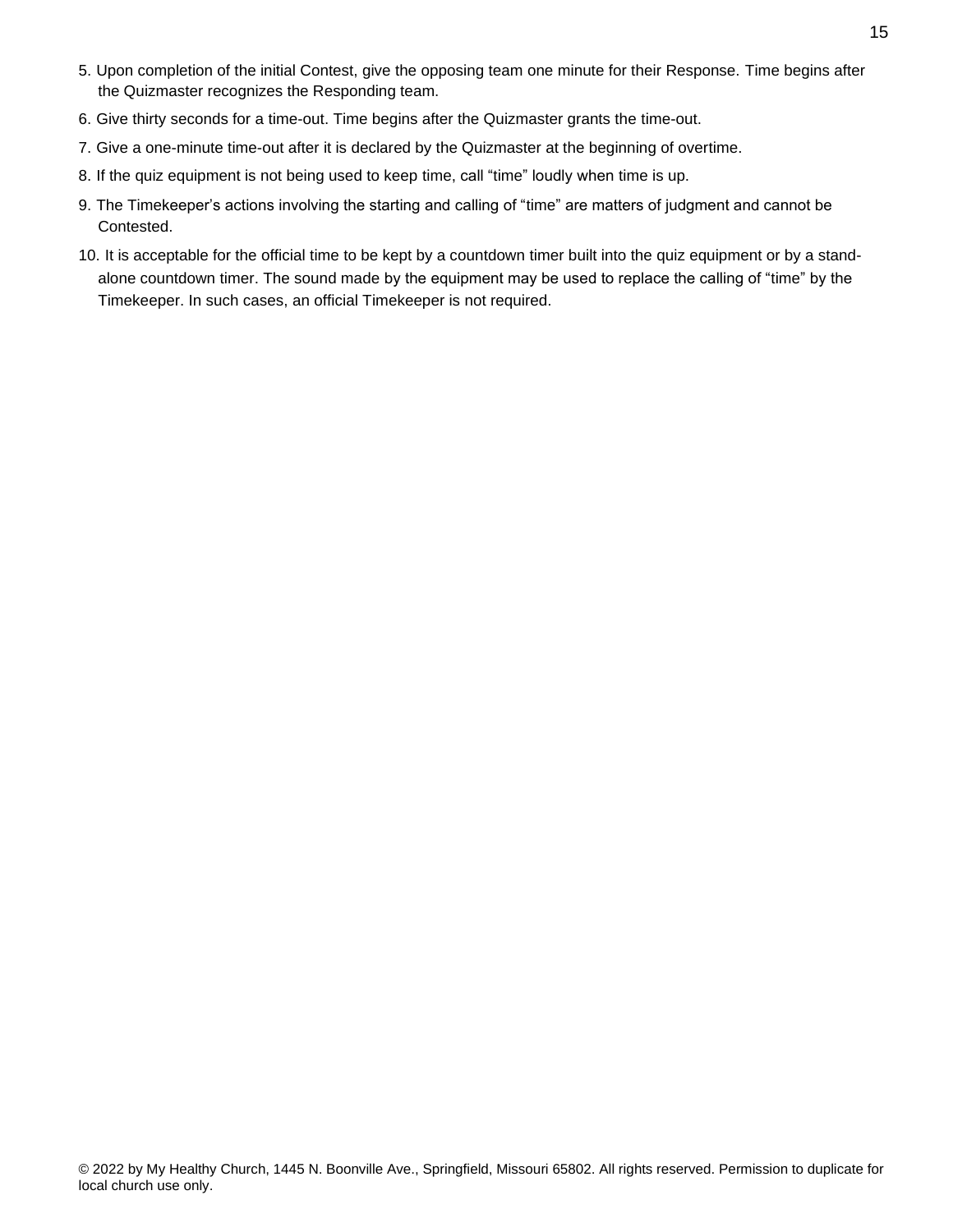# **Answering Guidelines**

### <span id="page-15-1"></span><span id="page-15-0"></span>**What Makes an Answer Correct**

- 1. The answer contains the information required by the question. (See "Question and Answer Requirements" for the specific information required for the type of question and/or answer.)
- 2. The first answer given completely contains the information required even though additional, irrelevant (cannot be counted as correct, but it's not incorrect) information is given during the answer, or incorrect information is given after the *required answer* has been completed.
- 3. Mispronunciations of any word (especially proper names of individuals and geographical locations) are still recognizable as the information required.
- 4. Answers for a Give a Complete Answer, Essence Question, or Essence Completion Question contain all of the phrases, clauses, and/or *key words* required. The answer does not have to be a *perfect quotation*.
- 5. The answers are given in any order when the question does not require a certain order.
- 6. For *interjected phrases:*
	- a. A quizzer may include *interjected phrases* in their answer before, in the middle of, or at the end of a conversation, prayer, spoken words, etc. (including for questions like "Give all the words of..."). (e.g., Nicodemus' words in John 3:2 have the *interjection* "he said." "'Rabbi,' he said, 'we all know that God has sent you to teach us...' In this example, a quizzer is allowed to give the *interjection* "he said" as part of the answer.)
	- b. A quizzer must give the *interjected phrases* found within *Complete Answers*, Quotation or Quotation Completion Questions, Essence or Essence Completion Questions, and the official *Chapter Analysis*. (e.g., The Old Testament Scripture in Acts 2:17 has the *interjection* "God says." "In the last days, God says, I will pour out my Spirit upon all people." In this example, a quizzer would be required to give the *interjection* "God says" in the answer.)
- 7. A quizzer, in answering a question requiring multiple references, makes it clear the book and/or chapter from which they are answering. They may list multiple references from a given book after naming the book once and may list multiple references from a given chapter after naming the chapter once. They do not have to give the book during a single book season or during a multiple book season when the chapter number(s) can only come from one of the books.
- 8. A quizzer gives the answer in their own words as long as the words they use mean the same thing.

### <span id="page-15-2"></span>**Quotation Questions and Quotation Completion Questions**

- 1. The quizzer follows all the applicable guidelines for "What Makes an Answer Correct."
- 2. The answer to a Quotation Question or Quotation Completion Question is a *perfect quotation*. Once the answer is correctly *quoted*, any additional Scripture *quoted* will not be incorrect.
- 3. In answering a Quotation Completion Question:
	- a. The quizzer *perfectly quotes* the remainder of the Scripture, from the point where the Quizmaster stopped reading to the end of the answer required.
	- b. The quizzer may also choose to *quote* any part or all of the portion of the Scripture read by the Quizmaster but must also *perfectly quote* this portion.
- 4. In a Quotation Question requiring more than one verse, the quizzer *perfectly quotes* each verse as a whole in any order unless the question requires a certain order.
- 5. It is acceptable for quizzers to give a chapter and/or verse number before quoting a verse even when it is not required by the question; however, it must be accurate.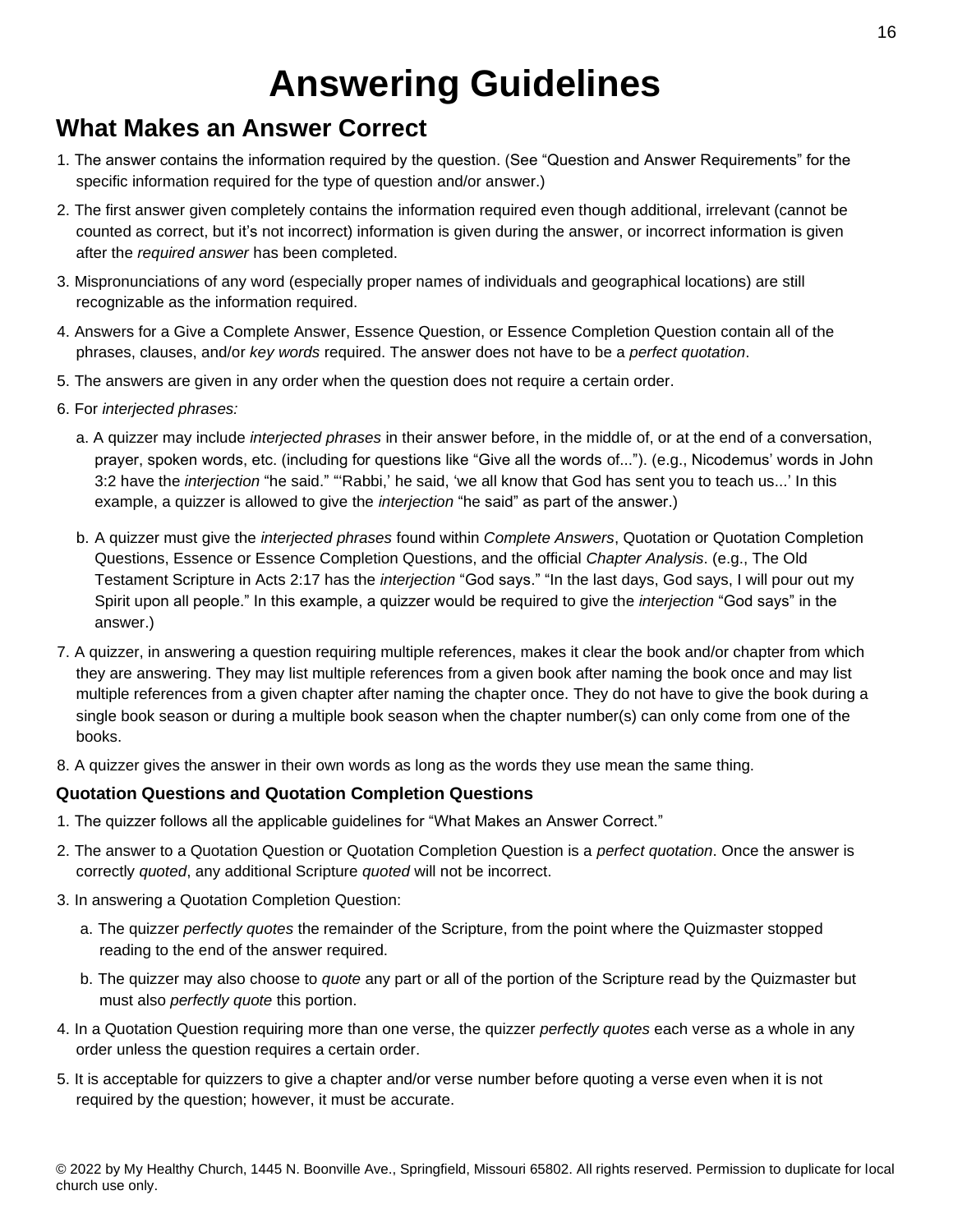### <span id="page-16-0"></span>**Chapter Analysis Answers**

- 1. The quizzer follows all the applicable guidelines for "What Makes an Answer Correct."
- 2. For questions labeled with the Chapter Analysis Answer *Introductory Remark*, the quizzer gives only the *Chapter Analysis* answers required by the question.
- 3. For questions requiring *Chapter Analysis* individuals and/or geographical locations:
	- a. A quizzer may include the correct title of an individual or geographical location (e.g., Lord Jesus Christ, John the Baptist, King David, etc.).
	- b. A quizzer may include irrelevant connecting words between individuals and/or geographical locations. Those connecting words do not have to be found within the *Chapter Analysis* or in the *Scripture Portion*. (e.g., If the answers were "Andrew" "Simon," a quizzer could answer correctly with "Andrew plus Simon," or "Andrew and Simon," or "Andrew with Simon," etc. It would be incorrect to answer, "Andrew went to find his brother, Simon.")

Note: In cases where individuals and geographical locations are given more than one proper name, a quizzer could choose to give any one of the names or all of them as one answer to a valid question.

- 4. For any type of question requiring a *Chapter Analysis* question, exclamation, parenthetical statement, and/or Old Testament Scripture in their entirety, the quizzer gives all of the phrases, clauses, and/or *key words* of the required *Chapter Analysis* answers. The answer does not have to be a *perfect quotation*.
- 5. When a question requires *Chapter Analysis* answers with non-*Chapter Analysis* answers, the quizzer gives the basic information required for the type of question and/or answer and follows rule(s) 3 and/or 4 above.

### <span id="page-16-1"></span>**Interrupted Questions**

- 1. The completion of an interrupted question is correct when it:
	- a. Requires the same answer as the official question; and
	- b. Does not contain incorrect information; and
	- c. Agrees with the *Introductory Remarks* of the official question; and
	- d. Asks the same basic question containing at least the essential parts of the question, though not necessarily in the same words as the official question. The following "same basic question" completions are acceptable as long as the completion complies with all the rules for "Interrupted Questions":
		- i. A quizzer uses phrasing from the Scripture to complete an interrupted question instead of the unique phrasing which may have been used by the question writer. (In this case, the question will sound different but must still follow rules 1a, b, c, and d above.)
		- ii. A quizzer uses their own words to complete an interrupted question rather than using the phrasing from the Scripture or the unique phrasing of the question writer. (In this case, the question will sound different but must still follow rules 1a, b, c, and d above.)
		- iii. A quizzer replaces a noun used to name a person, group, place, or thing with a pronoun, or a pronoun with the correct name of the person, group, place, or thing, and it is clear from either the question or Scripture context to whom or what it refers (a pronoun's action or description could be enough to make it clear). If the Scripture required as the answer only contains the pronoun, the quizzer does not have to name the person, group, place, or thing.
- 2. If a quizzer interrupts a Quotation Completion Question or an Essence Completion Question before the word "*quote*," the quizzer must finish the question up to the word "*quote*" but does not have to include the word "*quote*." If a quizzer interrupts on the word "*quote*," the quizzer only needs to *perfectly quote* or give in essence the Scripture completion per the requirements of the *Introductory Remark*.
- 3. If a quizzer interrupts a Quotation Question, the quizzer does not have to use the word "*quote*" to complete the question (the words "give," "say," etc., can be used to complete the question).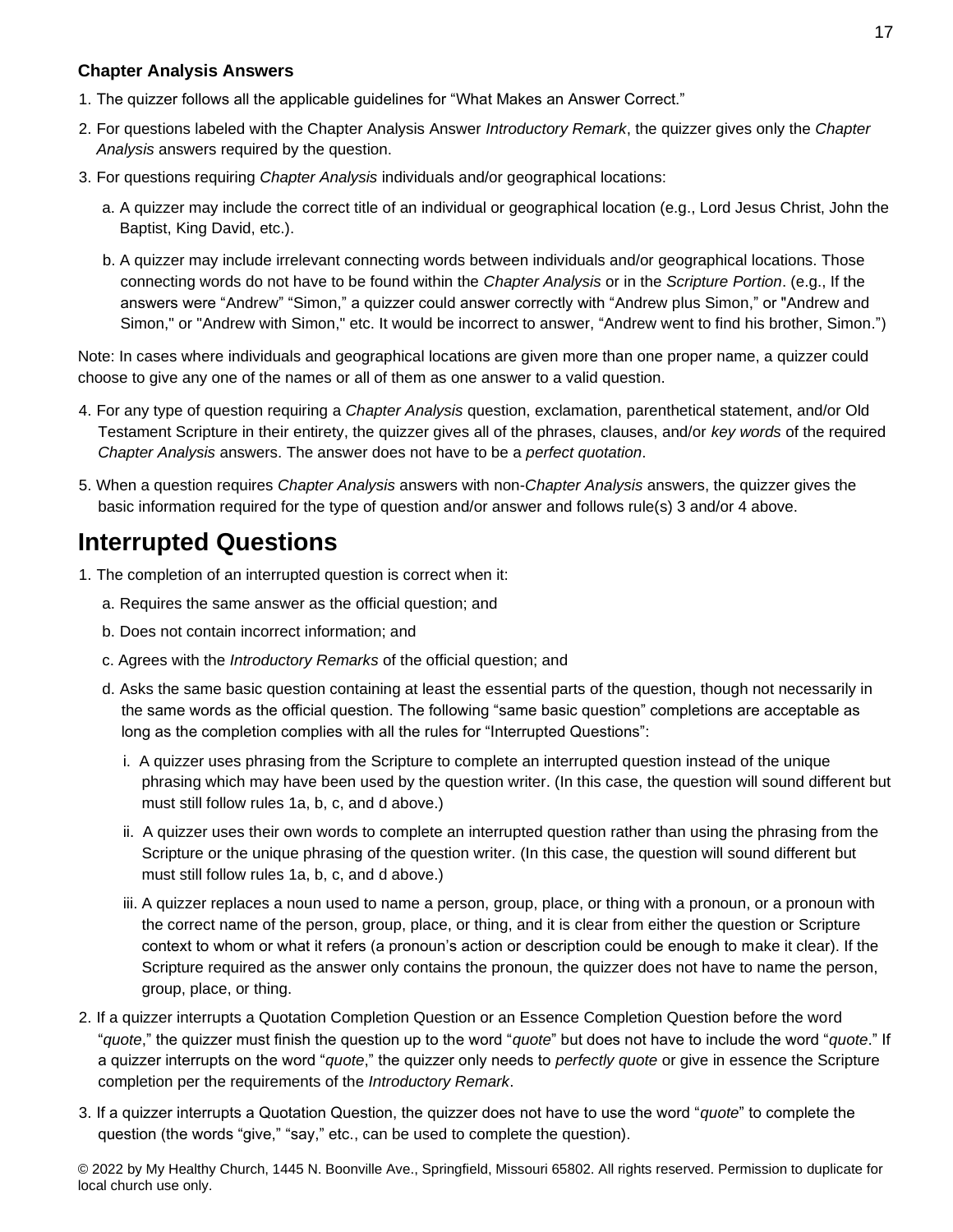- 4. When completing an interrupted Scripture Text Question, the quizzer does not have to say the word "*quote*" and only needs to give the Scripture in essence to finish the question.
- 5. If a quizzer interrupts a question before or in the middle of a section title found in the question itself, the quizzer only needs to give the section title in essence.

### <span id="page-17-0"></span>**What Makes an Answer Incorrect**

- 1. The answer fails to comply with the rules for "What Makes an Answer Correct."
- 2. A quizzer fails to speak loudly or clearly enough for the Quizmaster and/or Judges to hear.
- 3. The answer was not accurately completed before time ends (time ends at the initial sound of the calling of "time" or the initial sound made by the timer). The Quizmaster and Judges must disregard any word, syllable, or letter of the alphabet given after time ends.
- 4. Incorrect information is given before the answer is completed.
- 5. The answer is given by the quizzer who did not buzz in and was not *identified* and they are on the same team as the quizzer who did buzz in.
- 6. The answer is given by the quizzer who buzzes in, and they received *help* from a member of their team.
- 7. In a Give a Complete Answer, Essence Question, or Essence Completion Question, obvious information from another verse is given before the completion of the *required answer*. (This information must be significantly different in order to distinguish it from the correct verse and/or contain clearly incorrect information that would not mean the same thing as the correct verse.)
- 8. The answer to a Scripture Text Question is given from outside the *three-verse context* or from outside of the extended context required by the *Introductory Remarks* or the question itself.
- 9. The quizzer incorrectly pairs the parts of the question with their answers. (e.g., "Who planted, who watered, and who made it grow?" can be answered "God, Paul, and Apollos" in any order. However, if the quizzer answered, "Paul made it grow, Apollos planted, and God watered," they have incorrectly paired the parts of the question with the answers.)

### <span id="page-17-1"></span>**Quotation Questions and Quotation Completion Questions**

- 1. Any word, syllable, or letter of the alphabet is omitted, repeated, added, or changed in the *perfect quotation*.
- 2. A quizzer incorrectly gives the chapter and/or verse number prior to quoting the verse or incorrectly gives the reference as required by the question.

#### <span id="page-17-2"></span>**Chapter Analysis Answers**

- 1. For individuals and/or geographical locations, the quizzer gives incorrect information (anything other than the correct title and/or irrelevant connecting words) before the *required answer* is completed.
- 2. For questions labeled with the Chapter Analysis Answer *Introductory Remark* requiring a question, exclamation, parenthetical statement, and/or Old Testament Scripture, a quizzer gives incorrect information or additional information outside the required *Chapter Analysis* answers before the *required answer* is completed.
- 3. For any type of question requiring a *Chapter Analysis* question, exclamation, parenthetical statement, and/or Old Testament Scripture in their entirety as part of the *required answer*, the quizzer does not give all of the phrases, clauses, and/or *key words* for those *Chapter Analysis* answers found within the *required answer*.
- 4. A quizzer includes an *interjected phrase(s)* before, in the middle of, or at the end of a *Chapter Analysis required answer* with their correct answer. (e.g., The exclamation in John 4:15 has the *interjection* "the woman said." "'Please, sir,' the woman said, 'give me this water!'" In this example, a quizzer is not allowed to give the *interjection* "the woman said" in the answer.) The "end" requirement does not include incorrect information given after all of the *required answers* have been correctly completed.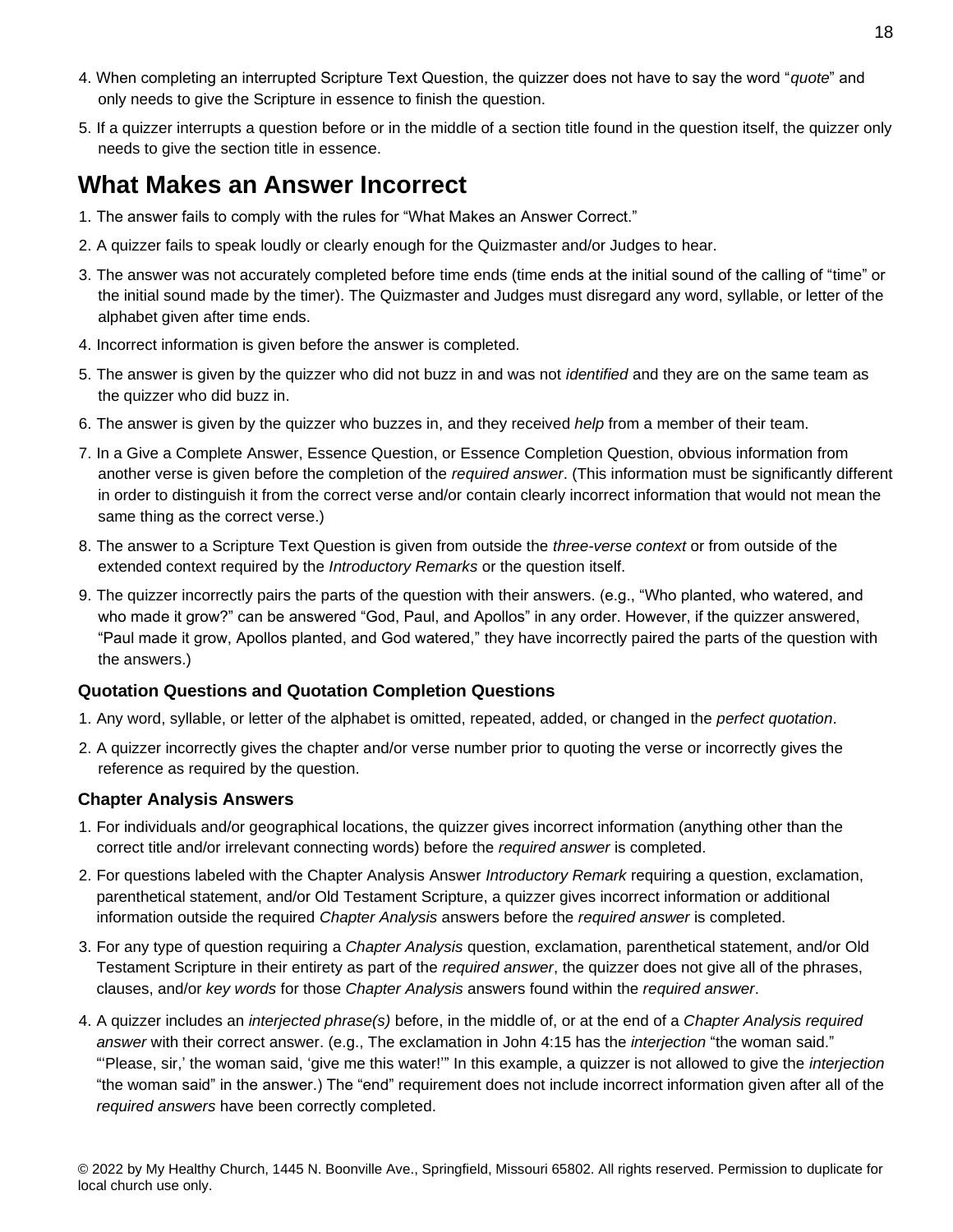### <span id="page-18-0"></span>**Interrupted Questions**

- 1. The completion of an interrupted question is incorrect when it does not require the same answer as the official question, contains incorrect information, does not agree with the *Introductory Remarks* of the official question, and/or does not ask the same basic question.
- 2. The quizzer gives an answer before correctly completing the question.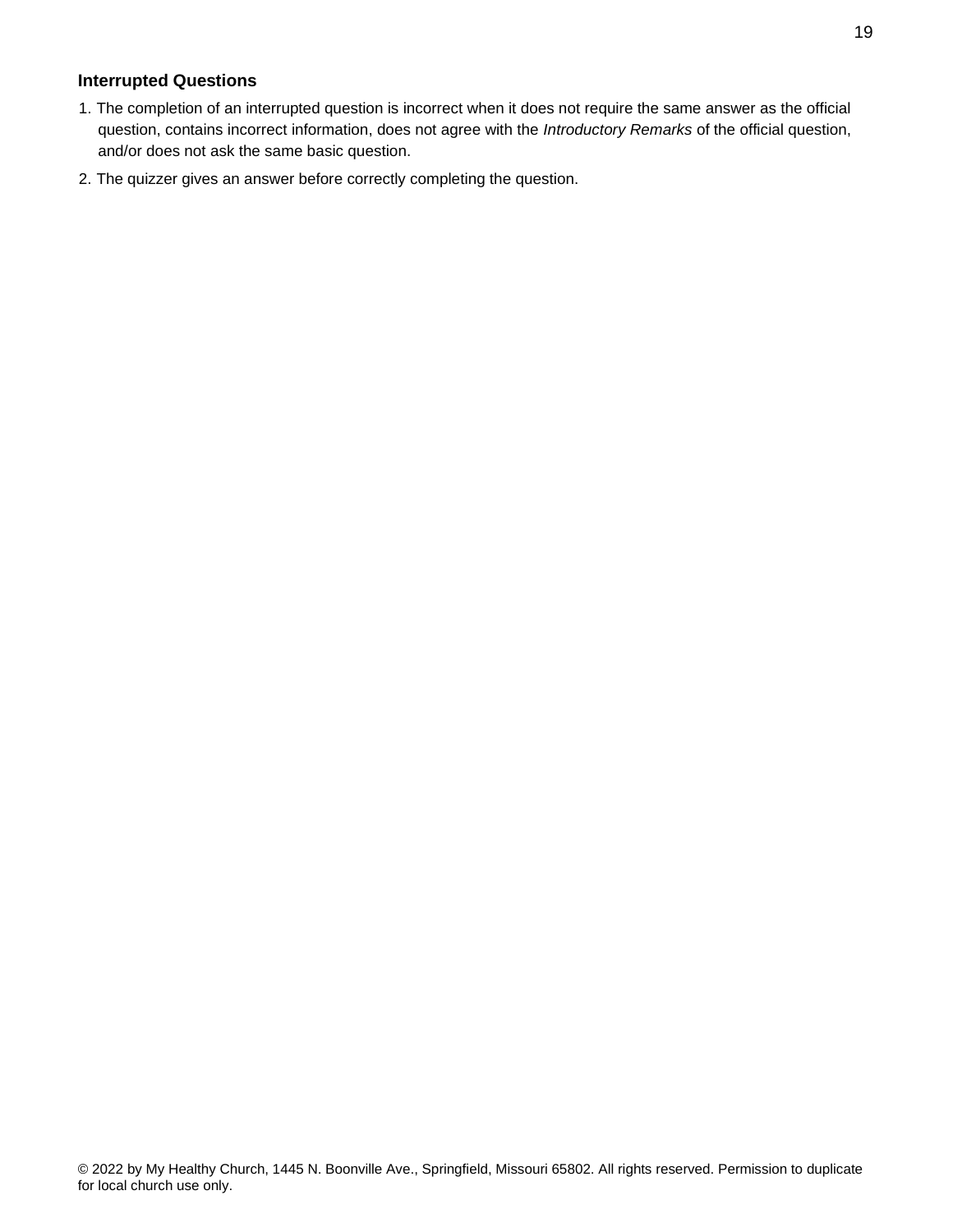# **Question and Answer Requirements**

# <span id="page-19-1"></span><span id="page-19-0"></span>**Validity**

A question is invalid if it contains incorrect information or if it violates one of the rules for "Question and Answer Requirements."

# <span id="page-19-2"></span>**Footnotes and Endnotes**

A footnote/endnote must not be used to ask a question and must not be required as an answer, but it can be used as part of the Statement in a Statement and Question.

# <span id="page-19-3"></span>**Single Part Questions**

A single part question requires either one answer or multiple answers from one or more verses (the answers may come from multiple verses if the Location *Introductory Remarks* indicate multiple verses). The question does not have to come from the same verse(s) that the answer(s) come from, and the question itself can require multiple answers.

# <span id="page-19-4"></span>**Order and Restrictions for Introductory Remarks**

- 1. *Introductory Remarks* must appear in the following order: Question *Introductory Remark*, Answer *Introductory Remark*, Location *Introductory Remark*.
- 2. Question, Answer, and Location *Introductory Remarks* must each include only a single statement. When multiple Question, Answer, or Location *Introductory Remarks* are used in the same question, they must each be combined into a single statement, and the following ordering rules apply:
	- a. When Question *Introductory Remarks* are combined, the following order must be used (e.g. "Statement and twopart scripture text quotation question"):
		- i. Statement and Question
		- ii. Two-part Question (Three-part Question, etc.)
		- iii. Scripture Text Question
		- iv. Application Question
		- v. Quotation/Essence/Completion Question
	- b. When multiple part answer and Give a Complete Answer *Introductory Remarks* are combined, the Answer *Introductory Remark* must be in the form, "Give [number of answers] complete answers" (e.g. "Give three complete answers").
	- c. When multiple part answer and Chapter Analysis Answer *Introductory Remarks* are combined, the Answer *Introductory Remark* must be in the form, "[number of answers]-part chapter analysis answer" (e.g. "Three-part chapter analysis answer").
	- d. When Location *Introductory Remarks* are combined, the Location *Introductory Remark* must be in the form, "From [number of verses, if required] [consecutive or separate] verses of [scripture location]" (e.g. "From three consecutive verses of Mark chapter 1").
- 3. A verse number must never be in the *Introductory Remarks*.
- 4. Only the *Introductory Remarks* found under "Question and Answer Requirements" may be used and must agree with the question and/or answer.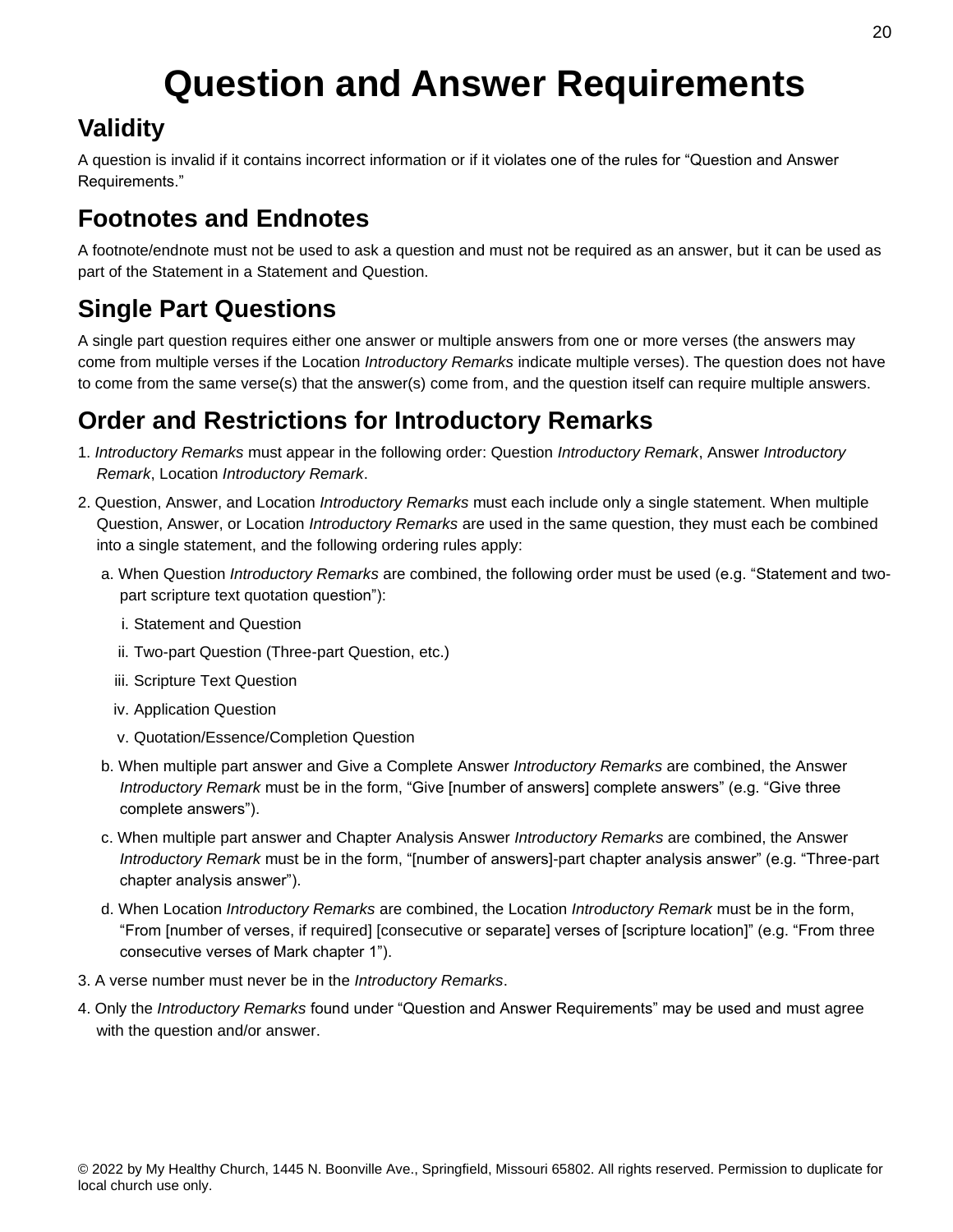# <span id="page-20-0"></span>**Question Introductory Remarks**

### <span id="page-20-1"></span>**Statement and Question**

A Statement gives additional information upon which to base the question. The *required answer* must be based on both the statement and the question.

- 1. The Statement is part of the overall question and may be interrupted.
- 2. The Statement may contain a *quotation* from the Scripture, introduced with the word "*quote*" and ending with the words "end quote." It must not be labeled as a Scripture Text Question unless the question itself contains the word "*quote*" followed by a *quotation* from the Scripture.
- 3. The Statement should have a direct spiritual or Scriptural correlation to the question.

### <span id="page-20-2"></span>**Two-Part Question (Three-Part Question, etc.)**

A multiple part question has two or more distinct questions that require separate answers.

- 1. The answers may come from multiple verses if the Location *Introductory Remarks* indicate multiple verses (e.g. "Two-part question. Give a complete answer. From two consecutive verses.").
- 2. A multiple part question must not be labeled a multiple part answer if it requires the same number of answers as questions. Each question must have at least one answer.
- 3. A multiple part question that requires more answers than there are parts in the question should be labeled with a multiple part answer *Introductory Remark*. Otherwise, only one answer for each question is required. The question itself must not require multiple answers (e.g. "What two places did Jesus go, and what two statements did He make?" is invalid).
- 4. If a multiple part question is labeled with an *Introductory Remark* denoting fewer answers than actually exist, then only the number of answers specified by the *Introductory Remark* is required, but at least one answer is required for each question (for exception, see page 27, "Fewer Answers than Exist").

### <span id="page-20-3"></span>**Scripture Text Question**

A Scripture Text Question contains the word "*quote*" followed by a *quotation* from the Scripture and requires the answer(s) to be associated with the Scripture text given.

- 1. The Scripture Text Question *Introductory Remark* must be used when the question itself contains the word "*quote*" to signal the beginning of a *quotation* from Scripture (for exception, see page 23, "Quotation Completion Question," #6). The *quotation* must immediately follow the word "*quote*," and must be at the end of the question.
- 2. The Scripture following the word "*quote*" may be any portion of Scripture from the material being studied, such as a word, phrase, sentence, verse, etc.
- 3. The first word of the Scripture following the word "*quote*" does not have to be unique.
- 4. The *required answer* must come from the *three-verse context*. However, the *required answer* can be extended beyond the *three-verse context* if the *Introductory Remarks* clearly indicate otherwise and at least part of the *required answer* is contained in the *three-verse context* (e.g. "Scripture text question. Give a complete answer. From five consecutive verses. What teaching of John follows the question, quote, 'Who warned you to flee the coming wrath?'").
- 5. A Scripture Text Question requiring multiple answers may require answers from more than one occurrence of the Scripture found within the material being studied. Each *required answer* must come from the *three-verse context* for each occurrence of the Scripture text (e.g. Scripture text question. Twelve-part answer. From separate verses of Matthew. What is described as being, quote, "of God"?).
- 6. It must not contain a verse number in the question.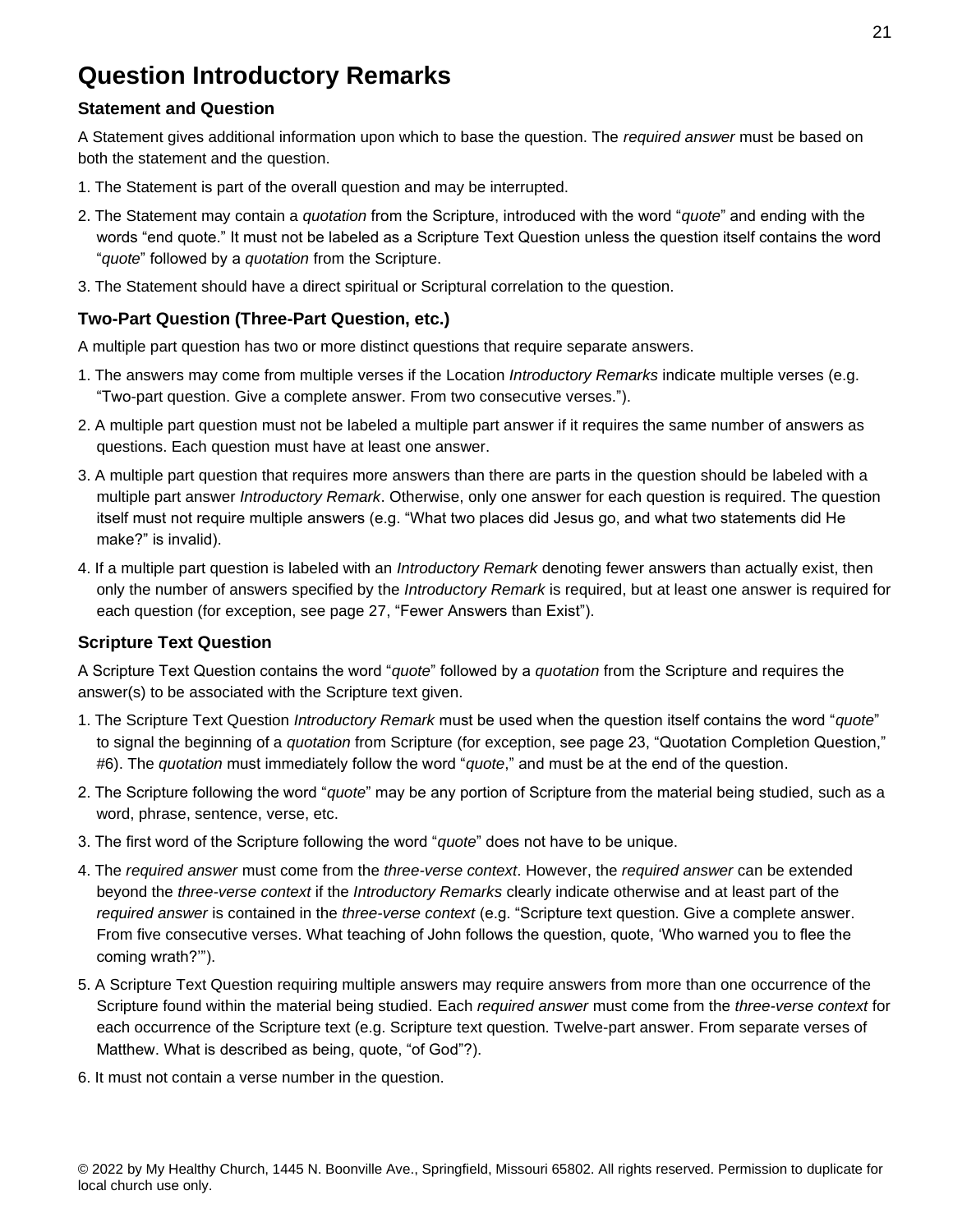### <span id="page-21-0"></span>**Application Question**

An Application Question requires answers that are not necessarily found in the material being studied about the author, history, doctrine, or other related topics. Two Application Questions per set will be included in League meets 1-4.

### <span id="page-21-1"></span>**Quotation Question**

- A Quotation Question requires a *perfect quotation* as an answer from a complete verse or verses.
- 1. The following rules apply to questions using *location* in Scripture:
	- a. If it requires an answer by a verse *location* in a multiple book season, then the book's name must be in the *Introductory Remarks* or in the question itself.
	- b. If it requires one verse as an answer, then it is acceptable for either chapter or verse number to be given first in the question or for the chapter and/or book to appear in the *Introductory Remarks*.
	- c. If two or more *consecutive verses* are required as an answer by chapter and verse in the question itself, then the question must be asked, "Quote verses \_\_\_\_\_ and \_\_\_\_\_ from the \_\_\_\_\_ chapter." These questions must not be labeled as multiple part questions but must use the Consecutive Verses *Introductory Remark* and must specify the number of *consecutive verses* the answer comes from*.*
	- d. If two or more *consecutive verses* are required as an answer by verse number in the question itself and the chapter is in the *Introductory Remarks*, then the question must be asked, "Quote verses \_\_\_\_\_ and \_\_\_\_\_." These questions must not be labeled as multiple part questions but must use the Consecutive Verses *Introductory Remark* and must specify the number of *consecutive verses* the answer comes from (e.g. "Quotation Question. From three consecutive verses of James chapter 3. Quote verses 15, 16, and 17.")
	- e. If *separate verses* are required as an answer by chapter and verse in the question itself, then the question must be asked, "Quote book, chapter, verse, and book, chapter, verse." In a one-book season, the question does not have to include the book name. If all of the verses are from the same book and/or chapter, the book name and/or chapter only need to be mentioned in the *Introductory Remarks* or once in the question itself. All of these questions must be labeled as multiple part Quotation Questions and must use the Separate Verses *Introductory Remark* (e.g. "Two-part quotation question. From separate verses of John chapter 7. Quote verses 5 and 10").
- 2. If a question using a specific action, situation, topic, or *Chapter Analysis* also requires the reference or complete reference as part of the answer, the question must be labeled a multiple part Quotation Question (e.g. "Two-part quotation question. Quote and give the reference for the verse in which Paul is named.").
- 3. A question not labeled a Quotation Question, but requiring a *perfect quotation* as an answer, is invalid (e.g. "Twopart answer. From separate verses. Quote the verses in which Abraham is named." is invalid).
- 4. For XP5 and Contender Divisions, all *quotes* must come only from *marked verses*.

### <span id="page-21-2"></span>**Quotation Completion Question**

A Quotation Completion Question requires a *perfect quotation* as an answer that must be completed from a verse(s), sentence(s), question(s), saying(s), etc.

- 1. The word "Finish" must begin the question. The word "*quote*," immediately followed by a *quotation* from Scripture, must be used to signal the beginning of the actual *quotation*.
- 2. The first word of the actual *quotation* must be unique or must be sufficient to differentiate it from every other verse (sentence, question, saying, etc.) within the context of the question.
	- a. The context may be specified by the *Introductory Remarks* or in the question itself by a section title, chapter, or book.
	- b. The context may be specified in the question itself by a specific action, situation, topic, or *Chapter Analysis* found within the material being studied (e.g. "Quotation completion question. Finish this Old Testament Scripture…").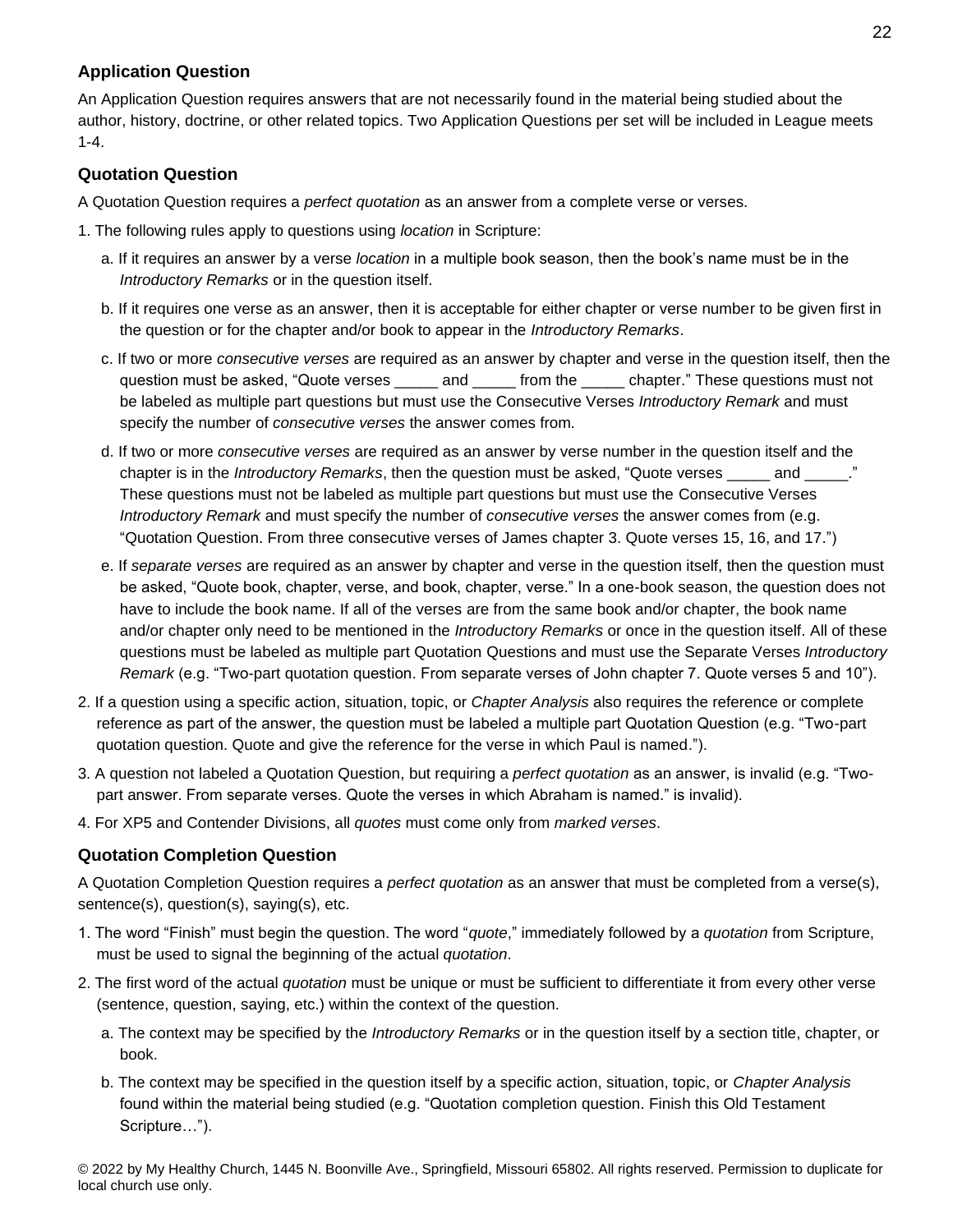- 3. A Quotation Completion Question requiring the completion of one or more verses must demand the entire verse(s), beginning with the first word of the first verse and concluding with the last word of the last verse.
- 4. A Quotation Completion Question requiring the completion of one or more sentences (questions, exclamations, sayings, etc.) must demand the entire sentence(s) (question(s), exclamation(s), saying(s), etc.), beginning with the first word and concluding with the last word.
- 5. It must not contain the verse number in the question.
- 6. It must not be labeled as a Scripture Text Question.
- 7. It must not be asked after question 17 or in overtime.
- 8. A question not labeled a Quotation Completion Question, but requiring a *perfect quotation* by following rule #1 above is invalid (e.g. "Two-part question. Finish this verse and give the complete reference, quote, 'Give us today…'" is invalid).
- 9. For XP5 and Contender Divisions, all *quotes* must come only from *marked verses*.

### <span id="page-22-0"></span>**Essence Question**

An Essence Question requires a verse or verses to be given in essence.

- 1. It must follow all requirements for "Quotation Question" rules (except requiring a *perfect quotation*).
- 2. A question not labeled an Essence Question, but requiring an answer in essence by using the phrase "Give in essence," is invalid.
- 3. For XP5 and Contender Divisions, any verse can be required.

### <span id="page-22-1"></span>**Essence Completion Question**

An Essence Completion Question requires a completion to a verse(s), sentence(s), question(s), saying(s), etc. in essence.

- 1. The phrase "Finish in essence" must begin the question, and it must follow all requirements for "Quotation Completion Question" rules (except for requiring a *perfect quotation*).
- 2. A question not labeled an Essence Completion Question, but requiring a completion in essence by following rule #1 above is invalid.
- 3. For XP5 and Contender Divisions, any verse(s), sentence(s), question(s), saying(s), etc. can be required.

## <span id="page-22-2"></span>**Answer Introductory Remarks**

### <span id="page-22-3"></span>**Two-Part Answer (Three-Part Answer, etc.)**

A multiple part answer *Introductory Remark* requires multiple answers and should be used when the question requires more answers than there are parts in the question.

- 1. A single part question does not need to be labeled as a multiple part answer when the question itself requires multiple answers.
- 2. Failure to label a question as a multiple part answer or failure of the question itself to require multiple answers, even when there are more answers than the question requires, does not make the question invalid. In this case, only one answer for each part of the question is required (for exception, see page 27, "Fewer Answers than Exist").

Note: Multiple part answers coming from more than one verse must follow the rules under "Consecutive Verses" or "Separate Verses," pages 24-25.

### <span id="page-22-4"></span>**Give a Complete Answer**

A Give a Complete Answer *Introductory Remark* may be used only when all the *required answers* to each part of the question have multiple phrases, clauses, and/or *key words*.

1. For all Give a Complete Answer *Introductory Remarks*, the following rules apply: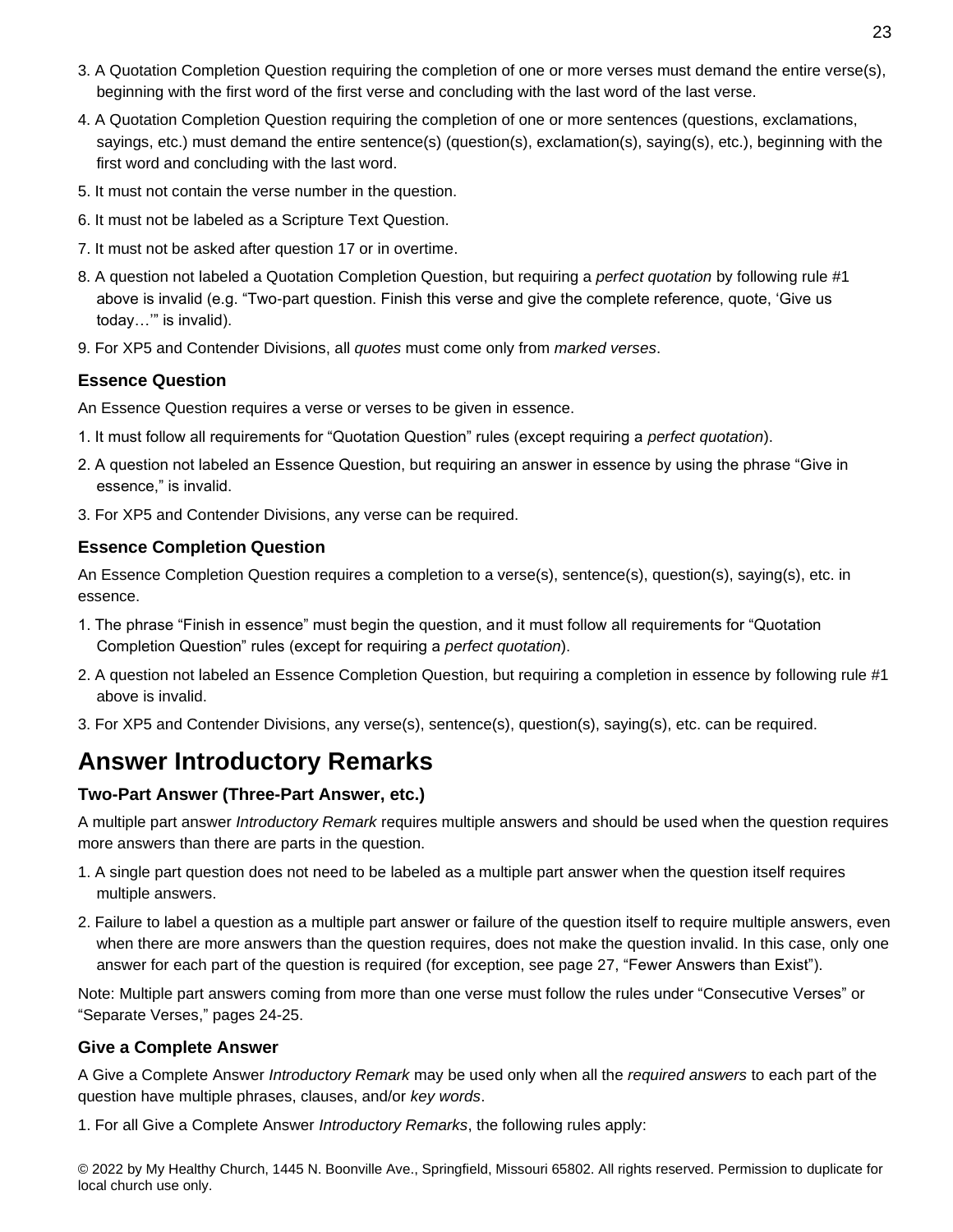- a. These Remarks must not be used with the Chapter Analysis Answer *Introductory Remark*.
- b. The answer(s) must come from a single verse unless the Location *Introductory Remarks* indicate that the answers come from more than one verse (e.g. Give a complete answer. From two consecutive verses of Matthew chapter 2).
- 2. For Give a Complete Answer *Introductory Remarks* with answers coming from more than one verse, the following rules apply:
	- a. Each *required answer* could be part of a verse, a full verse, or more than one verse in length, but the total of the *required answer(s)* must cover all of the verses indicated in the *Introductory Remarks*.
	- b. When requiring one or more *complete answers* from more than one verse, the Location *Introductory Remarks* must indicate the number of verses from which the *required answer* comes and whether the verses are *consecutive* or *separate* (e.g. Give four complete answers. From two separate verses).

#### <span id="page-23-0"></span>**Chapter Analysis Answer**

A Chapter Analysis Answer *Introductory Remark* indicates that the *Chapter Analysis* listed in the *Scripture Portion* will be used as the *required answer* to each part of the question.

- 1. The *Chapter Analysis* listed in the *Scripture Portion* is the final authority regarding what is an individual, geographical location, question, exclamation, parenthetical statement, or Old Testament Scripture.
- 2. The Chapter Analysis Answer *Introductory Remark* must be used when each *required answer* is from the *Chapter Analysis* listed in the *Scripture Portion.* The following rules apply:
	- a. The question may be tied to a *location*, specific action, situation, or topic.
	- b. The question must require all the answers to be only from the *Chapter Analysis*.
	- c. When the question requires a question, exclamation, parenthetical statement, and/or Old Testament Scripture as the answer(s), it must demand the entirety of the required question, exclamation, parenthetical statement, and/or Old Testament Scripture.
	- d. The question must not be labeled with a Give a Complete Answer *Introductory Remark*.
- 3. Quotation, Quotation Completion, Essence, and Essence Completion Questions do not have to follow the "Chapter Analysis Answer" rules. However, they may be labeled with the Chapter Analysis Answer *Introductory Remark*, and if so, must then follow all of the rules for the *Introductory Remark*.

Note: If the *required answer(s)* comes from more than one verse, the *Introductory Remarks* must follow the rules under "Consecutive Verses" or "Separate Verses," pages 24-25.

### <span id="page-23-1"></span>**Location Introductory Remarks**

#### <span id="page-23-2"></span>**Consecutive Verses**

- A Consecutive Verses *Introductory Remark* indicates that the *required answer(s)* occurs in *consecutive verses*.
- 1. A Consecutive Verses *Introductory Remark* must be used when the *required answer(s)* comes from two or more *consecutive verses*. The following exceptions apply:
	- a. Quotation Completion and Essence Completion Questions do not have to follow the "Consecutive Verses" rules. However, they may be labeled with the Consecutive Verses *Introductory Remark*, and if so, must then follow all of the rules for the *Introductory Remark*.
	- b. Questions requiring only specific *locations* (book(s), chapter(s), section title(s), or verse reference(s)) as answers (e.g. "David is named in which chapters?") must not be labeled with the Consecutive Verses *Introductory Remark*.
- 2. When used in Quotation Questions requiring two or more *consecutive verses* by verse reference, the Consecutive Verses *Introductory Remark* must specify the number of *consecutive verses* the answer comes from (e.g. "Quotation Question. From two consecutive verses of Matthew. Quote verses 9 and 10 from the 6th chapter").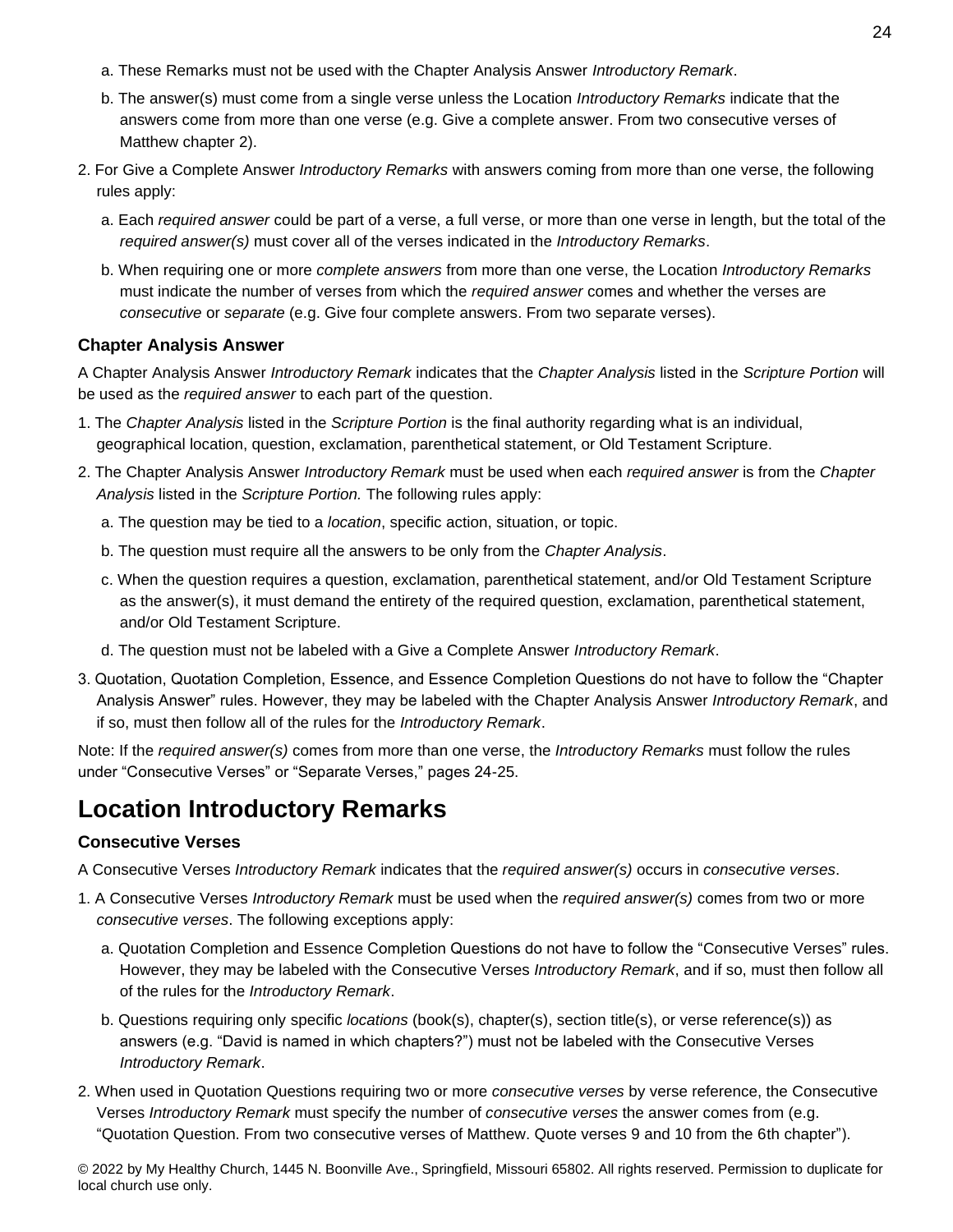3. When used in combination with the Give a Complete Answer *Introductory Remark*, a Consecutive Verses *Introductory Remark* must specify the number of *consecutive verses* the answer comes from (e.g. "Give three complete answers. From two consecutive verses").

### <span id="page-24-0"></span>**Separate Verses**

A Separate Verses *Introductory Remark* indicates that the *required answer* occurs in more than one *separate verse* or in a combination of *separate* and *consecutive verses*.

- 1. A Separate Verses *Introductory Remark* must be used when the *required answers* are found in more than one *separate verse* or in a combination of *separate* and *consecutive verses*. (e.g. If a question has answers from verses 1, 2, 3, and 5, the *Introductory Remarks* must state that the answer comes from *separate verses*.) The following exceptions apply:
	- a. If the Location *Introductory Remarks* clearly indicate that the answers come from *separate verses*, then the question need not be labeled with the Separate Verses *Introductory Remark* (e.g. Quotation question. Threepart answer. From Matthew chapters 2, 16, and 27. Quote the verses in which Jeremiah is named).
	- b. Questions requiring only specific *locations* (book(s), chapter(s), section title(s), or verse reference(s)) as answers (e.g. "David is named in which chapters?") must not be labeled with the Separate Verses *Introductory Remark.*
- 2. When used in combination with the Give a Complete Answer *Introductory Remark*, a Separate Verses *Introductory Remark* must specify the number of *separate verses* the answer comes from (e.g. "Give three complete answers. From two separate verses").
- 3. If an answer appears multiple times within the *location*(s) specified by the *Introductory Remarks* or the question itself, unless all of the occurrences are consecutive with the other *required answers*, the Separate Verses *Introductory Remark* must be used. (e.g. Two-part question. Chapter analysis answer. From Separate Verses of 1 Thessalonians chapter 3. Which geographical location and individual is named? Athens is named in verse 1, and Timothy is named in verses 2, 5, and 6.)

Note: All occurrences of a *required answer(s)* need to be considered to determine if the Separate Verses *Introductory Remark* should be used.

### <span id="page-24-1"></span>**Scripture Location**

The following *Introductory Remarks* can be used in referring to the *location* in Scripture from which the question and/or answer will come.

- 1. From Book(s) (e.g. From Acts).
- 2. From Chapter(s) (e.g. From Chapter 1).
- 3. From the Section(s) Title(d) (e.g. From the section title(d) "God Remains Faithful").
- 5. From Book(s) Chapter(s) (e.g. From 1 Corinthians chapters 7 and 10).
- 6. From the Section(s) of Book(s) and/or Chapter(s) Title(d) (e.g. From the section of Titus Chapter 1 titled "Greetings from Paul").

### <span id="page-24-2"></span>**Special Requirements for Questions**

#### <span id="page-24-3"></span>**Section Titles**

- 1. Only section titles from the *Scripture Portion* may be used in the *Introductory Remarks* or the question itself.
- 2. If a section title is in either the *Introductory Remarks* or the question itself:
	- a. The section title must be immediately preceded with the words: "section(s) title(d)" or "section(s) of book(s) and/or chapter(s) titled."
	- b. The use of the section title must be exactly as found in the *Scripture Portion*.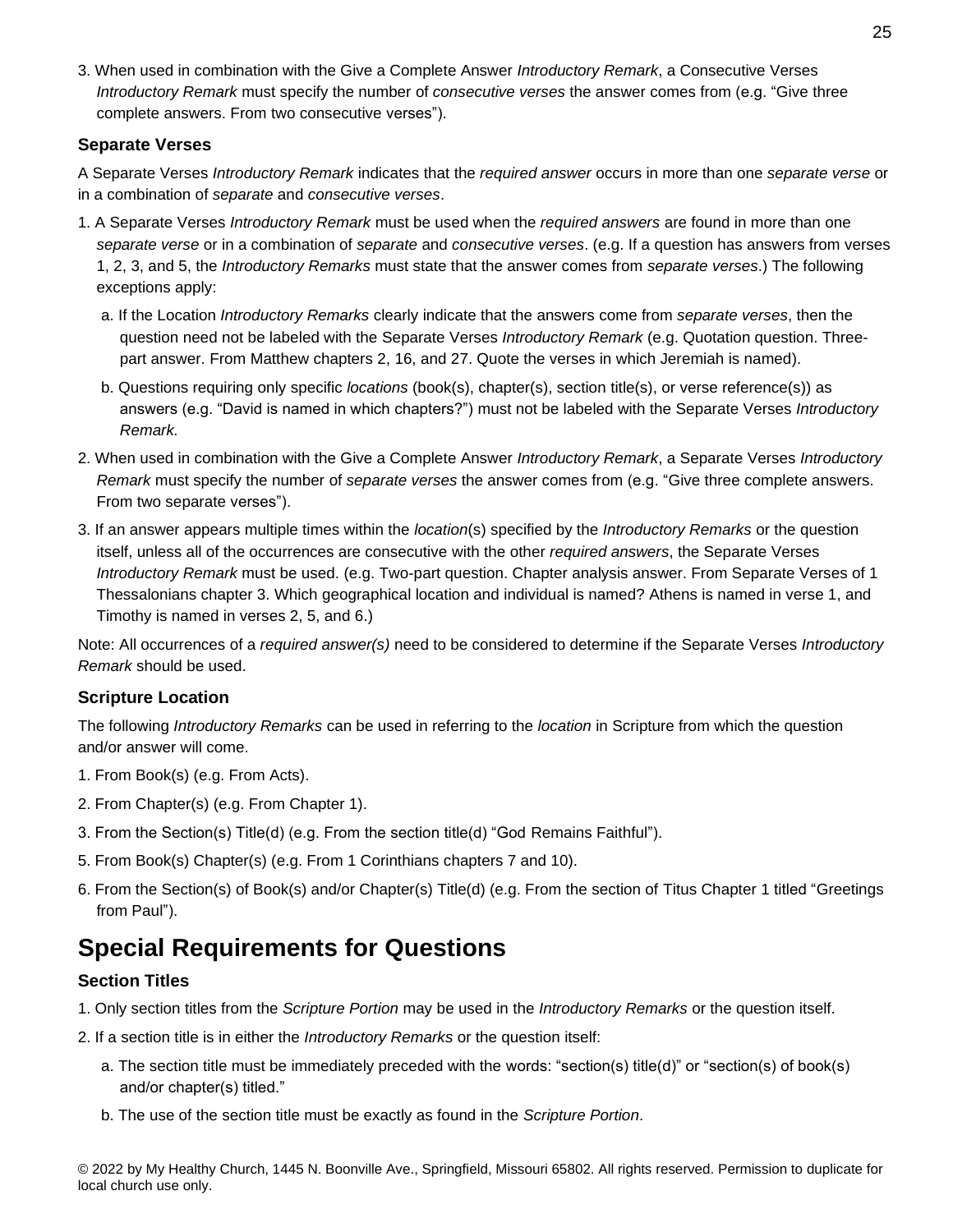3. Section titles must not be required as part of an answer unless the same answer can be found word-for-word in the actual Scripture.

### <span id="page-25-0"></span>**Verse Numbers**

When a verse number(s) is given in the question:

- 1. The answer must come from that verse(s).
- 2. The *key words* of the question must come from the *three-verse context,* except in the following cases:
	- a. *Chapter Analysis* type questions (e.g. Romans 1:3 names which individual?).
	- b. Questions asking for a description (e.g. "How does First Corinthians 2:2 describe Paul?").
	- c. Quotation and Essence questions.
	- d. Questions asking for someone's words, conversation, etc. (e.g. "According to verse 16, what did Jesus say?").

### <span id="page-25-1"></span>**Pronouns**

A pronoun may be used in the question when it can be distinguished by an action or description within the context of the question or answer. Question writers are allowed to replace pronouns with the correct name of the person, group, place, or thing.

## <span id="page-25-2"></span>**Special Requirements for Answers**

### <span id="page-25-3"></span>**Answers Associated with a Specific Word, Phrase, or Number**

- 1. A question may require an answer(s) to be associated with a specific word, phrase, or number.
	- a. The question must single out the specific word, phrase, or number by using the specific words "word," "phrase," or "number."
	- b. The question does not need to use the word "quote" to single out the specific word, phrase, or number (e.g. "The word 'great' describes what?").

### <span id="page-25-4"></span>**Answers from a Verse Description**

- 1. When a question uses the phrase "one-verse," "two-verse," etc. to classify a specific saying, sentence, question, etc., then the *required answer* must be the entire verse(s). If any portion of the verse or verses is not a part of the *required answer*, then the question is invalid.
- 2. When a question uses the phrase "multi-verse" or "multiple verses" to classify a specific saying, sentence, question, etc., then the *required answer* must be from multiple verses but does not have to be from entire verses.

### <span id="page-25-5"></span>**References as Answers**

- 1. When a question requires a complete reference (the book, chapter, and verse are required) as an answer or as part of an answer, the question must use the words "complete reference(s)."
- 2. If the question asks for the "complete reference(s)" and only one book is being studied, or the book has been named in the *Introductory Remarks* or the question itself, then only the chapter and verse are required as the answer.
- 3. A question may ask for only the chapter number(s) from a given book(s) by using the word "chapter(s)." Then only the chapter number(s) are required as the answer.
- 4. A writer may ask for only the verse reference(s) from a given chapter(s) of a book(s) by using the word "reference(s)" not "complete reference(s)." Then only the verse reference(s) are required as the answer.

### <span id="page-25-6"></span>**Interjected Phrases**

1. *Interjected phrases* before, in the middle of, or at the end of a conversation, prayer, spoken words (including for questions like "Give all the words of…"), etc., must not be required in the answer to the question.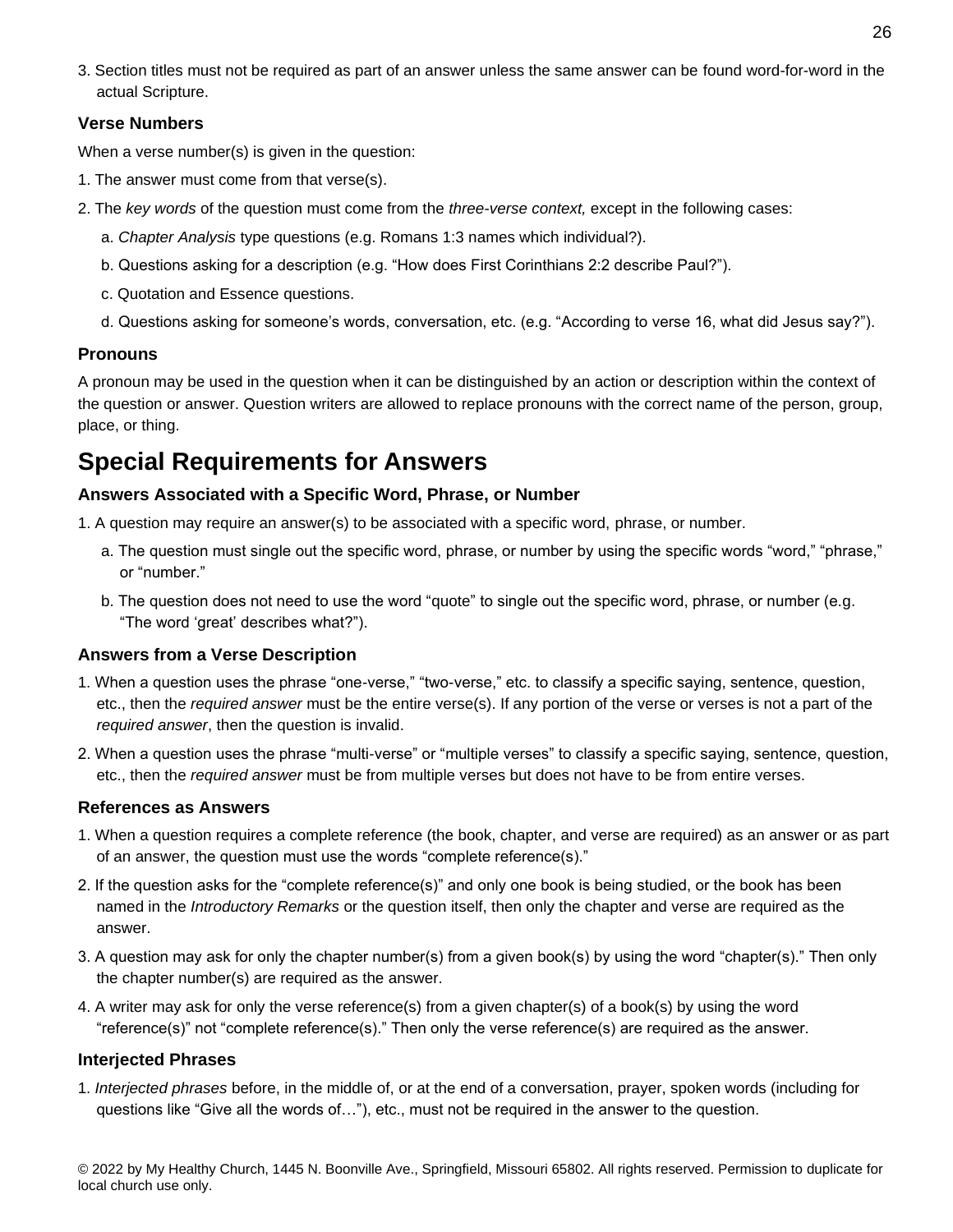- 2. *Interjected phrases* found within *Complete Answers*, Quotation or Quotation Completion Questions, Essence or Essence Completion Questions, and the official *Chapter Analysis* must be required as answers.
- 3. *Interjected phrases* before, in the middle of, or at the end of *Chapter Analysis* answers that are not a part of the *Chapter Analysis* answer itself must not be required as answers.

#### <span id="page-26-0"></span>**Fewer Answers than Exist**

- 1. It is not invalid for either the *Introductory Remarks* or the question itself to require fewer answers than there actually may be for non-*chapter analysis* answers.
- 2. It is invalid for either the *Introductory Remarks* or the question itself to require fewer answers than exist within the limits of the material being studied, a *location* in Scripture, a specific action, situation, and/or topic for *Chapter Analysis* answers.

#### <span id="page-26-1"></span>**Individuals and Geographical Locations**

- 1. Only *Chapter Analysis* individuals and geographical locations can be required as the answer to any question which asks to "list" ("name," "mention," etc.) the individuals and/or geographical locations within the limits of the material being studied, a *location*, a specific action, situation, and/or topic.
- 2. Questions must require only the unique number of answers for individuals and geographical locations within the limits of the material being studied, a *location* in Scripture, a specific action, situation, and/or topic for *Chapter Analysis* answers. In some cases, individuals and geographical locations are given more than one proper name (e.g. Peter is named as Simon, Cephas, and Peter in John 1:42. In this case, if a question required the names of the individuals in John chapter 1, it would be invalid if it required all three names of Peter instead of just one unique answer for Peter). The uniqueness of the *required answers* must be provable from the material being studied.
- 3. Non-*chapter analysis* individuals and geographical locations can be required as the answer to any question related to a specific action, situation, and/or topic.
- 4. These *Chapter Analysis* answers may be combined with non-*chapter analysis* answers and required as an answer when they are tied to the same specific action, situation, and/or topic (e.g. "Two Part Answer. When they entered the house, whom did the wise men see?" Matthew 2:11 *–* "the child with his mother, Mary").

### <span id="page-26-2"></span>**Questions, Exclamations, Parenthetical Statements, Old Testament Scriptures**

- 1. Any question that requires one or more of these *Chapter Analysis* answers combined with non-*chapter analysis* answers may be labeled as a *Complete Answer*.
- 2. A question may require only partial information as an answer from a question, exclamation, parenthetical statement, or Old Testament Scripture and may be labeled as a *Complete Answer*.
- 3. Questions may require a non-*chapter analysis* question or exclamation (those with no question marks or exclamation points) as long as it is tied to a specific action, situation, and/or topic (e.g. What did the foolish bridesmaids ask the others? Matthew 25:8 – "Please give us some of your oil because our lamps are going out.").
- 4. If consecutive questions, exclamations, parenthetical statements, and/or Old Testament Scriptures are required as an answer, they must be from *consecutive verses* and must not be separated by or contain *interjected phrases* or any other words that are not part of the questions, exclamations, parenthetical statements, and/or Old Testament Scriptures.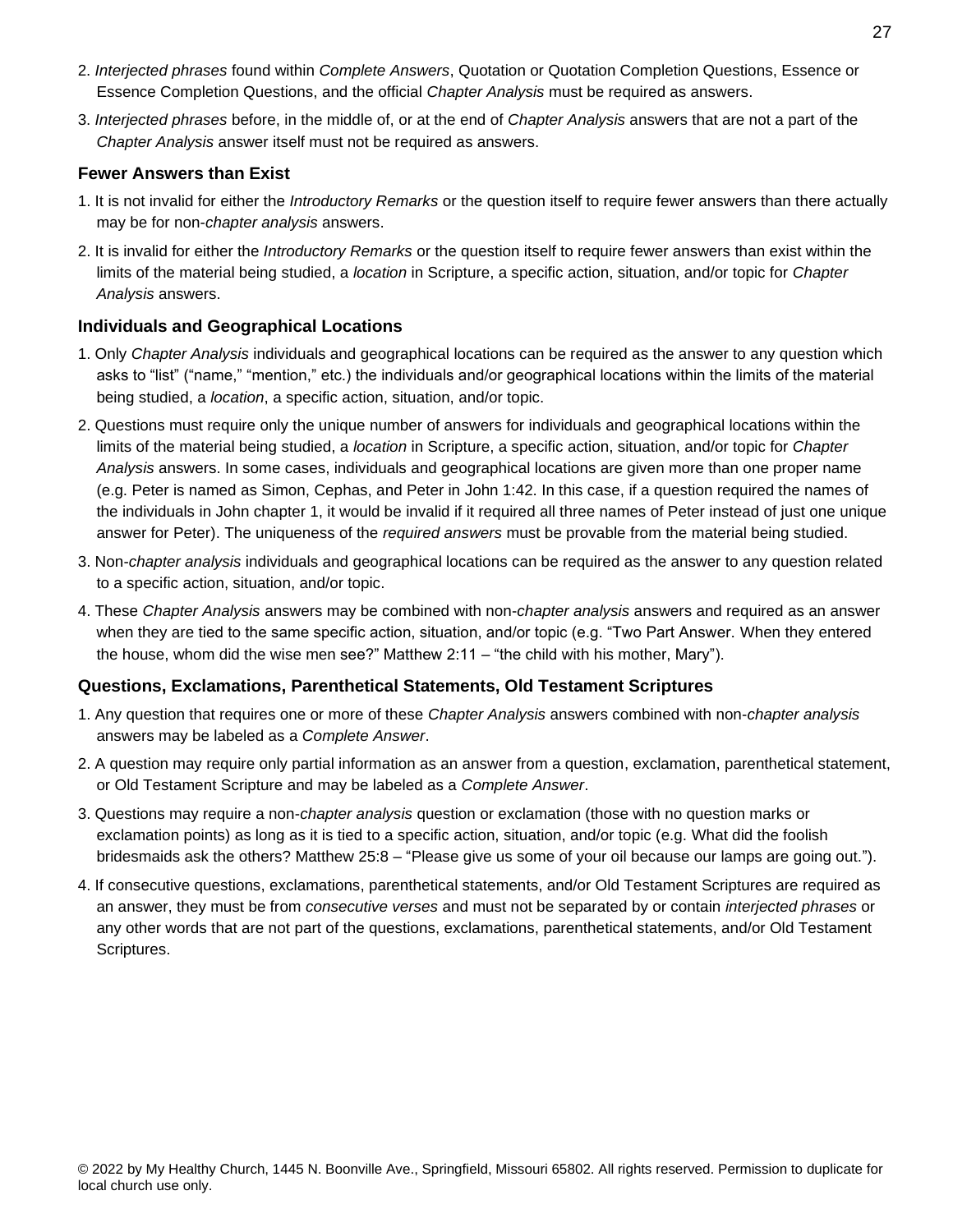# **Corrective Procedures**

# <span id="page-27-1"></span><span id="page-27-0"></span>**Point of Order**

Any member of a team may state "*Point of Order*," wait to be recognized by the Quizmaster, and state the "*Point of Order*." If the Quizmaster determines that a "*Point of Order*" is proper, they will correct the situation.

# <span id="page-27-2"></span>**Contesting**

### <span id="page-27-3"></span>**General Rules Regarding Contesting**

- 1. A Contest will not be permitted after the Quizmaster calls the next question, grants a time-out, or officially closes the match. (The exception is when the Quizmaster fails to reread an interrupted question. Once the situation has been corrected, either team may Contest immediately following the rereading of that question.)
- 2. Contesting is permitted on the following three issues:
	- a. To challenge the validity of the question (Application Questions are exempt from validity contests).
	- b. To void the question.
	- c. To change the decision of the Quizmaster and/or Judges concerning the correctness of the completion of the question and/or answer.
- 3. Each team is limited to two Contests per question. One on the validity issue, and one on either the voiding issue and/or the correctness issue.
- 4. A Contest challenging the validity of a question must be presented before any other Contest and must not be combined as a *multi-issue Contest*.
- 5. A *multi-issue Contest* may be presented concerning multiple issues under the voiding issue and/or the correctness issue. The Contesting team must indicate that they are presenting a *multi-issue Contest* and present these issues in the order in which they wish the issues to be ruled.
- 6. When quizzers from opposing teams are both ruled incorrect on the same question:
	- a. Following any Conferring, the team who first responded to the question has the right to Contest first.
	- b. If that team declines to Contest, they forfeit their right to any further Contesting on that question (except as allowed in the next rule).
	- c. Following that team's Contest or decline to Contest, the opposing team then has the right to Contest. If they Contest and the Judges reverse their decision to "correct," the team who responded to the question first may Contest only to attempt to reverse the decision concerning the correctness of the opposing team's answer. In this case, a team could Contest a third time on this question.
- 7. Only information from the *Scripture Portion* and the Bible Quiz Rules may be used.
- 8. A withdrawn Contest is an unsuccessful Contest.
- 9. A substitute question is treated as a new question. Therefore, both teams have the right to Contest twice on any substitute question even if they Contested on the original question.
- 10. Contests are not allowed for the intent of solely using them as a time-out.

### <span id="page-27-4"></span>**Team Contesting and Responding Procedures**

- 1. To initiate a Contest, any member of the team must express their desire to Contest and wait for the Quizmaster to grant the Contest. If a head coach, assistant coach, or *inactive quizzer* initiates a Contest, the team will receive a foul (except in XP5 and Contender divisions, they may initiate a Contest without receiving a foul).
- 2. Once the Quizmaster has granted the Contest: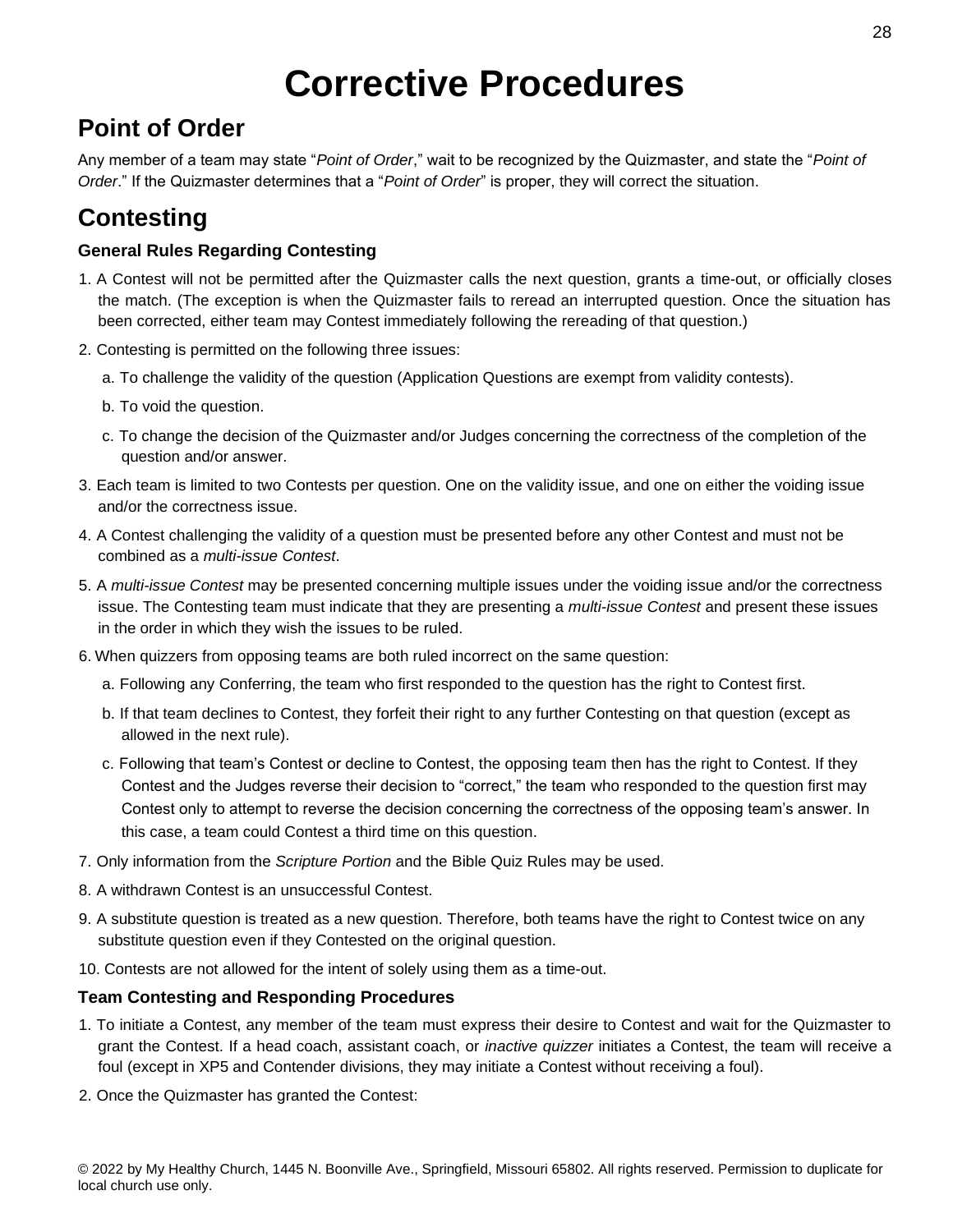- a. The Initiating team has three minutes to prepare and present their Contest to the Quizmaster and Judges. During the preparation of the Contest, the entire team may *verbally communicate*.
- b. The Responding team will be permitted to *verbally communicate* and begin preparation for their Response during the Initiating team's preparation and presentation of the Contest.
- 3. Any one member of the team may present the Contest or Response.
- 4. Once the Initiating team has begun to present their Contest:
	- a. The Initiating team members are not allowed to *verbally communicate. Non-verbal communication* may continue among all team members, including the presenter of the Contest, until the end of their presentation or until "time" is called (the same rule applies for the Responding team when they begin to present their Response).
	- b. The Responding team may continue to *verbally communicate*, although they should do so quietly during the Initiating team's presentation of the Contest.
- 5. The issues and rules being used to support the Contest should be stated during the presentation.
- 6. The presenter should indicate when their presentation of the Contest or Response has concluded.
- 7. If "time" is called during the Initiating or Responding team's presentation, the presentation must stop.
- 8. If "time" is called before the Initiating team has a chance to begin their presentation, it will be an unsuccessful Contest, and no Response will be allowed.
- 9. At the conclusion of the Initiating team's Contest, the Responding team will be given one minute to finish preparing and/or to present their Response.
- 10. If the Responding team has no Response, they may state "no response." However, a Response of "we agree" is preferable if the Responding team agrees with the Contest.
- 11. Contests and Responses must be presented in a sportsmanlike manner, avoiding any unnecessary comments regarding members of the other team or the officials.

#### <span id="page-28-0"></span>**Quizmaster and Judges Contesting Procedures**

- 1. The Quizmaster should make note of the issues for the Contest and use this to prompt the Judges for a vote after the completion of both the Contest and Response.
- 2. During and after a Contest and subsequent Response are presented, the Quizmaster and Judges may briefly consult the rules and *Scripture Portion*. They may not discuss the Contest or Response with each other before the initial vote unless a Judge requests clarification from the Quizmaster.
- 3. The initial vote cast by the Quizmaster and Judges will be independent. Using a coin, they will select heads to accept the contest or tails to deny, revealing their decision at the same time. The vote must be based solely on the following:
	- a. The requirements of the question and answer (see "Question and Answer Requirements" for the specific requirements of the type of question and/or answer).
	- b. The rules and points presented under each issue that apply to the Contest and Response.
	- c. The Scripture that applies to the rules and points presented under each issue.
- 4. If the vote is unanimous to either accept or deny the Contest, the Quizmaster will announce this decision and then, if necessary, take the appropriate steps to correct the situation.
- 5. If the vote is not unanimous, the Quizmaster and Judges will:
	- a. Discuss the Contest and Response among themselves without exerting undue influence on each other. This discussion should be as brief as possible.
	- b. Be careful not to allow their discussion to be heard by the teams or audience.
	- c. Vote again, revealing their coins at the same time.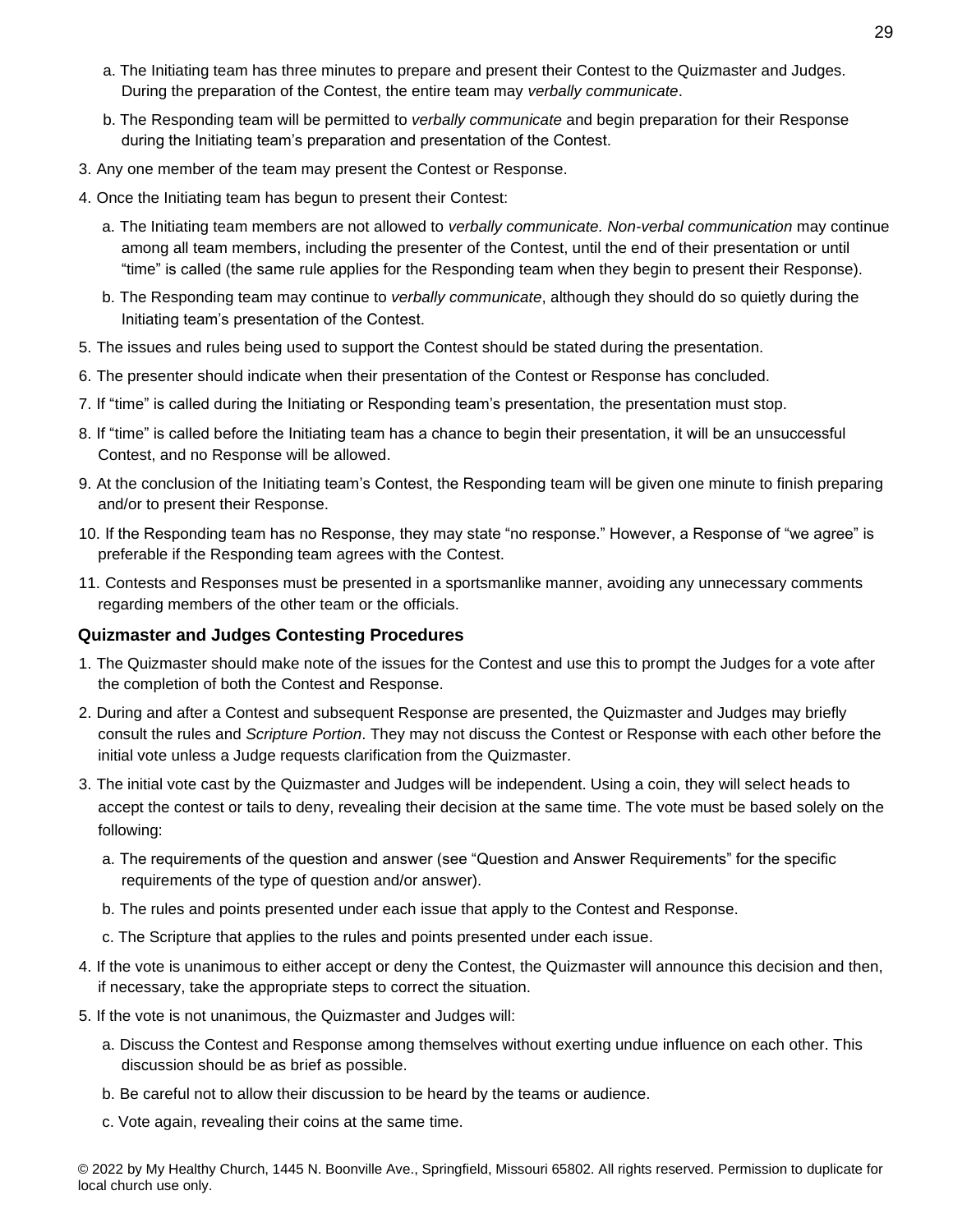6. The second vote on a Contest does not have to be unanimous. The Quizmaster will announce the majority decision and then, if necessary, take the appropriate steps to correct the situation.

Note: For rulings with only a Quizmaster and one Judge, see rule 19c from the "Officials Guidelines," page 13.

7. If a team is presenting a *multi-issue Contest*, these procedures must be followed for each issue of the Contest, in the order presented, until one of the issues has been accepted or all of the issues have been denied. If all of the issues have been denied, it will be considered one unsuccessful Contest.

### <span id="page-29-0"></span>**Use of Additional Scriptural Evidence in Contesting**

- 1. Additional Scriptural Evidence may be used to show additional acceptable answers.
- 2. Additional Scriptural Evidence may also be used to support the answer given by a quizzer in the case where key phrases, clauses, or words found in the answer of the official question are interchangeable with other key phrases, clauses, or words found in the Scripture being studied.
- 3. Since it is not invalid in some cases for the question to require fewer answers than there actually may be, Additional Scriptural Evidence presented to show additional acceptable answers will not make the question invalid unless the question violates rules for "Fewer Answers than Exist" on page 27.
- 4. Additional Scriptural Evidence can be used to prove the question invalid due to incorrect information or violation of the rules for "Question and Answer Requirements."
- 5. Additional Scriptural Evidence cannot be used for a Contest involving an Application Question.

### <span id="page-29-1"></span>**Voiding Questions**

#### <span id="page-29-2"></span>**Voiding and Replacing for Both Teams**

A question must be voided and a substitute question of equal value read to both teams when:

- 1. The Quizmaster and Judges rule a question to be invalid that was originally read to both teams.
- 2. There is obvious *help* or *hindrance* by anyone or anything before or during the reading of the question and before a quizzer has buzzed in.
- 3. There is obvious *help* after a quizzer has buzzed in by the officials, audience, or other source(s) not related to either team. A team may not Contest the opposing team's answer concerning *help* due to the actions of its own team members or related audience.
- 4. An *active quizzer* who is no longer an *eligible quizzer* has been permitted to answer a question(s), whether correctly or incorrectly. All affected questions must be voided and replaced.
- 5. It is proven that the equipment is malfunctioning.
	- a. If it can be determined at what point the malfunction occurred, all used questions from that point on must be voided and replaced.
	- b. If it cannot be determined at what point the malfunction occurred, the match must start over and all used questions must be voided and replaced.
- 6. The Quizmaster *misreads* the question and:
	- a. The Quizmaster and Judges determine that the *key words* have been read, or
	- b. A quizzer buzzes in before either the Quizmaster or Judges recognize the *misread*.

Note: The exception to both cases would be if the question was being read to only one team, the question should not be voided but reread again.

7. Electronic equipment indicates a tie between quizzers on opposing teams.

### <span id="page-29-3"></span>**Voiding and Replacing for One Team**

A question must be voided and a substitute question of equal value read only to one team when:

1. The voiding situation occurs when the question is being read to only one team.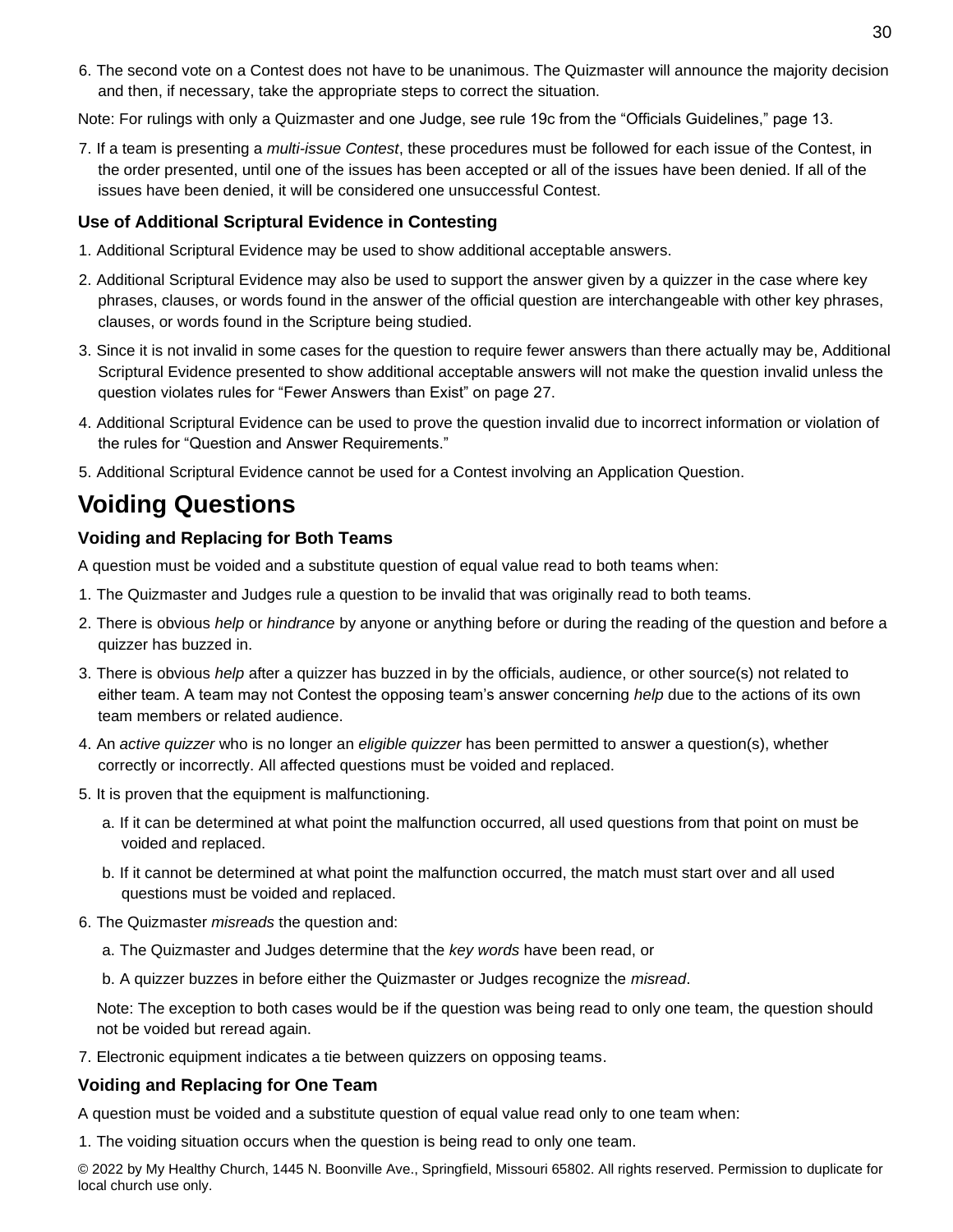- 2. A quizzer has buzzed in and there is obvious *hindrance* by a member of the opposing team, one of the officials, audience, or other sources not related to the offended team.
- 3. The Quizmaster and Judges reverse a decision of "correct" on an interrupted question due to a Contest.
- 4. There is an error on the part of the officials in *identifying* the correct quizzer such as:
	- a. A quizzer is incorrectly *identified* and begins to answer the question.
	- b. There is undue delay in *identifying* the quizzer who buzzed in.
	- c. The quizzer who buzzed in is not allowed to answer.
- 5. A quizzer is not given a full thirty seconds to complete the answer and the answer is merely incomplete and does not contain incorrect information.
- 6. The Quizmaster and Judges rule in favor of a Contest because of Additional Scriptural Evidence but were unable to either accurately recall or record the answer that was given.
- 7. A quizzer is hindered from answering correctly when the Quizmaster or a Judge fails to call "Interruption" and the meaning of the question has changed.
- 8. A quizzer is hindered from answering correctly when the Quizmaster or a Judge calls "Interruption" on a noninterrupted question.

### <span id="page-30-0"></span>**Unusual Situations**

If unusual situations arise which are not clearly covered in the rules, the Quizmaster and Judges, in private consultation with the coordinator, will make as fair and just a ruling as possible. These special rulings are not contestable. A head coach may not appeal a decision of the Quizmaster and/or Judges because of a disagreement on judgment calls. The coordinator should only be requested to intervene in the event of a major rule violation.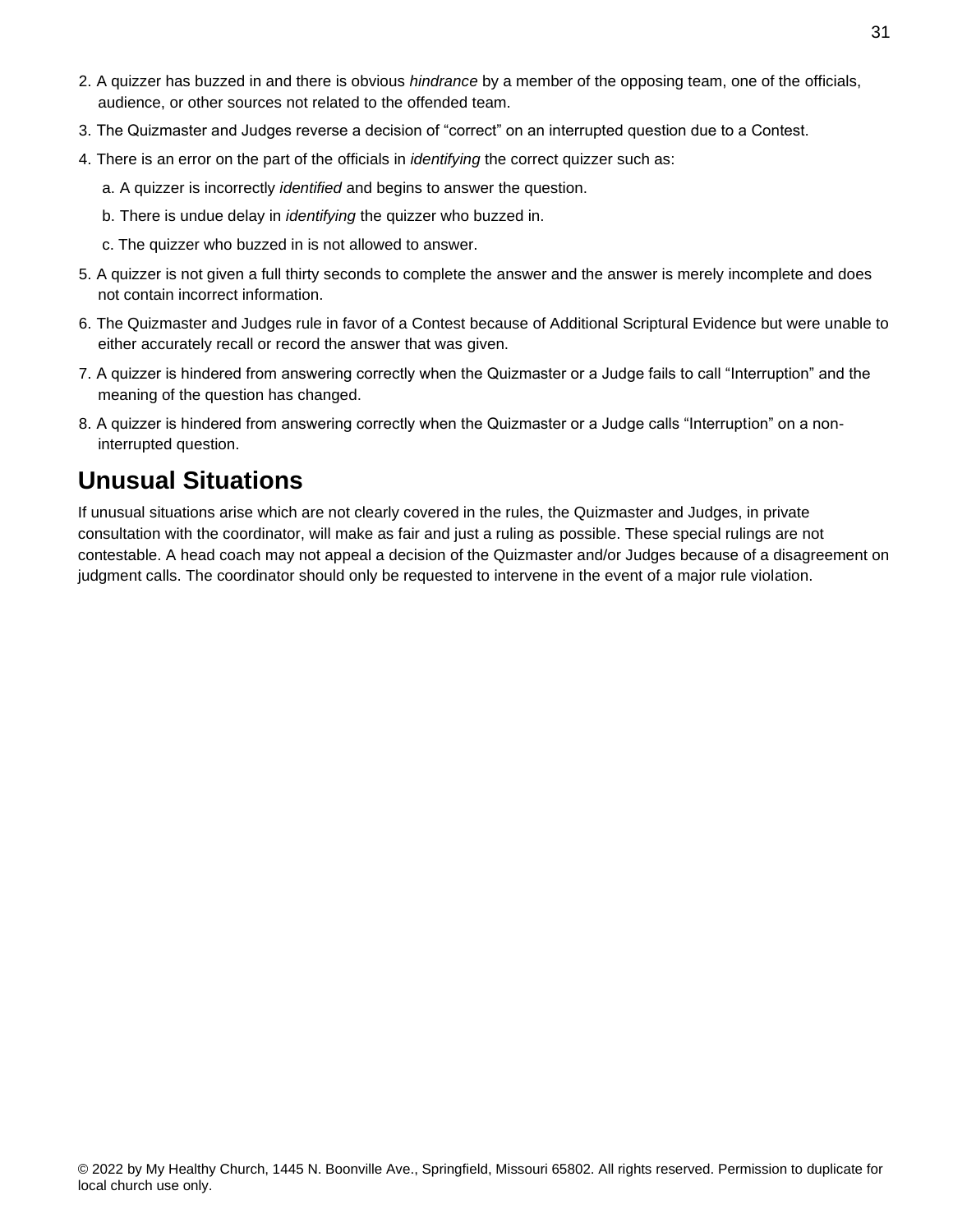# **Glossary**

<span id="page-31-0"></span>*Active Quizzer*: A quizzer seated at the quizzing table.

*Chapter Analysis*: Answers with clear and specific markings in the *Scripture Portion* limited to individuals (bolded), geographical locations (*italicized*), questions (?), exclamations (!), parenthetical statements ( ), and Old Testament Scriptures (underlined and inside quotation marks ""). An official listing of the *Chapter Analysis* is found in the *Scripture Portion* and can also be found on the Basic 5 CD.

*Communication*: See *"Non-Verbal Communication"* or *"Verbal Communication."*

*Complete Answer(s)*: The phrase *"Complete Answer(s)"* is another way of referring to the Give a Complete Answer *Introductory Remarks*.

*Consecutive Verses*: Verses immediately adjacent to each other within a book, regardless of a change in the section or chapter.

*Eligible Quizzer*: A quizzer who has not *quizzed out* or *fouled out.*

*Fouled Out*: See *"Quizzed Out/Fouled Out."*

*Help*: Information or actions that could *help* a quizzer complete a question or answer the question.

*Hindrance*: Distraction sufficient enough to cause a quizzer to be unable to correctly complete an interrupted question and/or answer.

*Identified/Identifying*: The process of an official recognizing the quizzer who buzzed in by calling that quizzer's color and number (e.g., "Red One").

*Inactive Quizzer*: A quizzer seated behind the *active quizzers*.

*Interjected Phrases/Interjections*: Phrases *interjected* in the Scripture to identify the speaker, to indicate something is being spoken, or an Old Testament Scripture is being *quoted*.

*Introductory Remark(s)*: Information before the question about what type of question to expect, what type of answer is required, the number of questions and/or answers, and the *location* from where they come.

*Key Words*: 1. For *Complete Answers*, Essence, or *Chapter Analysis: Key words* must be at least two words not including words like "a," "an," "the," etc. 2. For the words which make up a question: It is the word or words necessary to give a quizzer the ability to finish the question.

*Location*: A way to identify in the *Introductory Remarks* or the question itself an area in Scripture from which the question and/or answer will come. This can be done by giving a verse *location*, number, section title, chapter, etc.

*Marked Verses*: Verses in the *Scripture Portion* that have a black, filled-in circle next to them.

*Misread*: When the Quizmaster adds, omits, repeats, or changes anything in the question from "Question number..." to the end of the question.